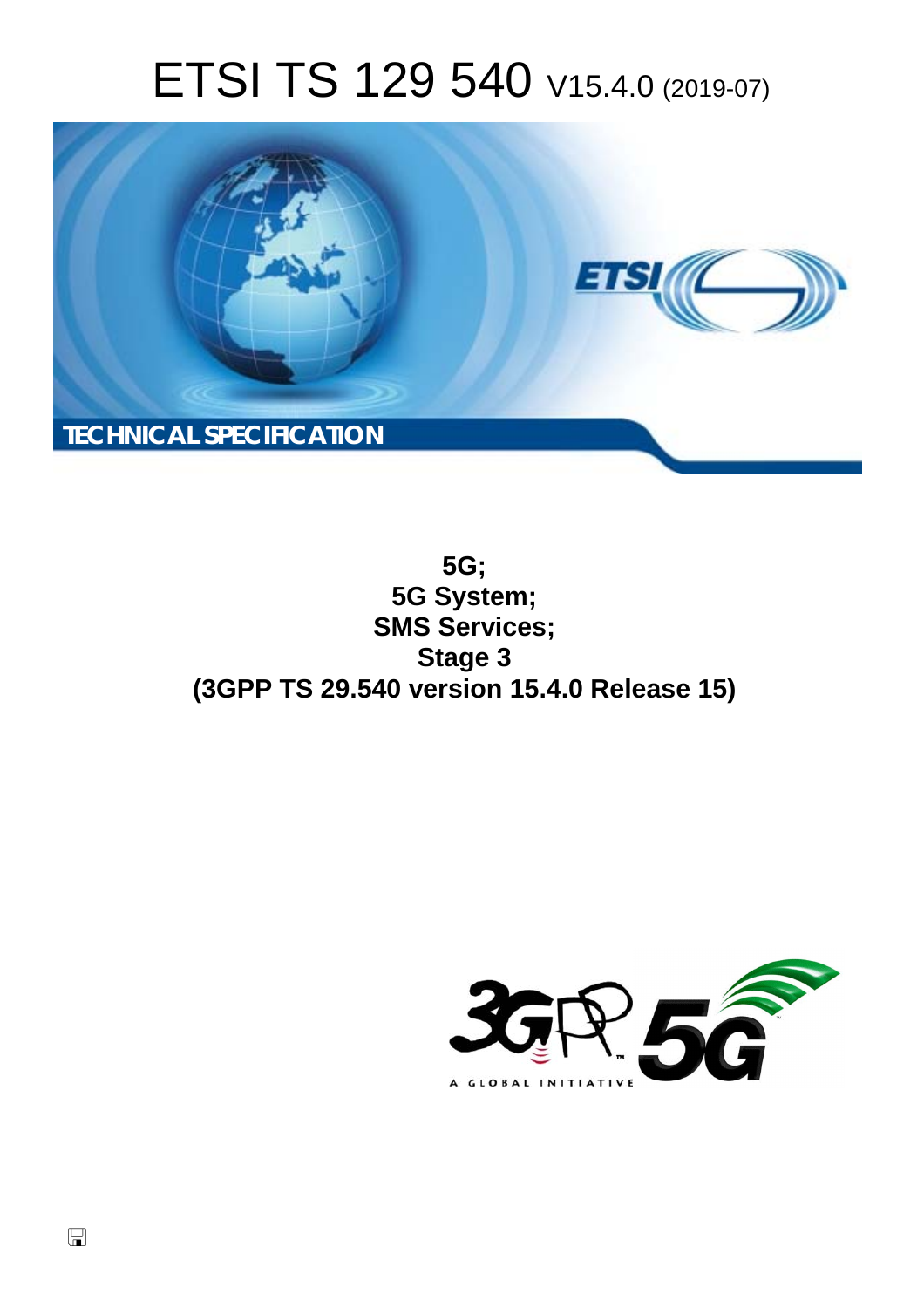Reference

RTS/TSGC-0429540vf40

Keywords

5G

#### *ETSI*

#### 650 Route des Lucioles F-06921 Sophia Antipolis Cedex - FRANCE

Tel.: +33 4 92 94 42 00 Fax: +33 4 93 65 47 16

Siret N° 348 623 562 00017 - NAF 742 C Association à but non lucratif enregistrée à la Sous-Préfecture de Grasse (06) N° 7803/88

#### *Important notice*

The present document can be downloaded from: <http://www.etsi.org/standards-search>

The present document may be made available in electronic versions and/or in print. The content of any electronic and/or print versions of the present document shall not be modified without the prior written authorization of ETSI. In case of any existing or perceived difference in contents between such versions and/or in print, the prevailing version of an ETSI deliverable is the one made publicly available in PDF format at [www.etsi.org/deliver](http://www.etsi.org/deliver).

Users of the present document should be aware that the document may be subject to revision or change of status. Information on the current status of this and other ETSI documents is available at <https://portal.etsi.org/TB/ETSIDeliverableStatus.aspx>

If you find errors in the present document, please send your comment to one of the following services: <https://portal.etsi.org/People/CommiteeSupportStaff.aspx>

#### *Copyright Notification*

No part may be reproduced or utilized in any form or by any means, electronic or mechanical, including photocopying and microfilm except as authorized by written permission of ETSI. The content of the PDF version shall not be modified without the written authorization of ETSI. The copyright and the foregoing restriction extend to reproduction in all media.

> © ETSI 2019. All rights reserved.

**DECT™**, **PLUGTESTS™**, **UMTS™** and the ETSI logo are trademarks of ETSI registered for the benefit of its Members. **3GPP™** and **LTE™** are trademarks of ETSI registered for the benefit of its Members and of the 3GPP Organizational Partners. **oneM2M™** logo is a trademark of ETSI registered for the benefit of its Members and of the oneM2M Partners. **GSM®** and the GSM logo are trademarks registered and owned by the GSM Association.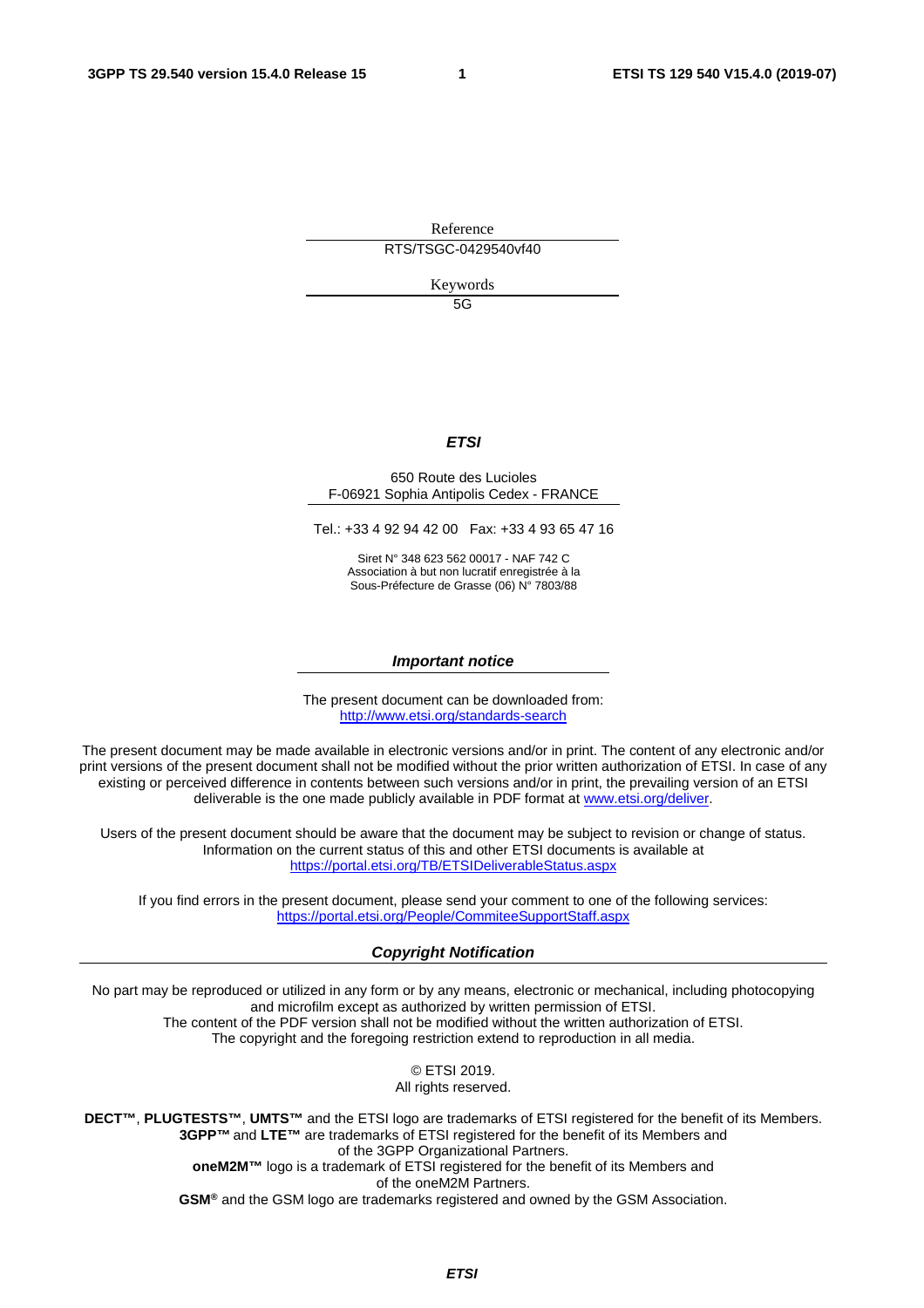## Intellectual Property Rights

#### Essential patents

IPRs essential or potentially essential to normative deliverables may have been declared to ETSI. The information pertaining to these essential IPRs, if any, is publicly available for **ETSI members and non-members**, and can be found in ETSI SR 000 314: *"Intellectual Property Rights (IPRs); Essential, or potentially Essential, IPRs notified to ETSI in respect of ETSI standards"*, which is available from the ETSI Secretariat. Latest updates are available on the ETSI Web server ([https://ipr.etsi.org/\)](https://ipr.etsi.org/).

Pursuant to the ETSI IPR Policy, no investigation, including IPR searches, has been carried out by ETSI. No guarantee can be given as to the existence of other IPRs not referenced in ETSI SR 000 314 (or the updates on the ETSI Web server) which are, or may be, or may become, essential to the present document.

#### **Trademarks**

The present document may include trademarks and/or tradenames which are asserted and/or registered by their owners. ETSI claims no ownership of these except for any which are indicated as being the property of ETSI, and conveys no right to use or reproduce any trademark and/or tradename. Mention of those trademarks in the present document does not constitute an endorsement by ETSI of products, services or organizations associated with those trademarks.

## Legal Notice

This Technical Specification (TS) has been produced by ETSI 3rd Generation Partnership Project (3GPP).

The present document may refer to technical specifications or reports using their 3GPP identities. These shall be interpreted as being references to the corresponding ETSI deliverables.

The cross reference between 3GPP and ETSI identities can be found under<http://webapp.etsi.org/key/queryform.asp>.

## Modal verbs terminology

In the present document "**shall**", "**shall not**", "**should**", "**should not**", "**may**", "**need not**", "**will**", "**will not**", "**can**" and "**cannot**" are to be interpreted as described in clause 3.2 of the [ETSI Drafting Rules](https://portal.etsi.org/Services/editHelp!/Howtostart/ETSIDraftingRules.aspx) (Verbal forms for the expression of provisions).

"**must**" and "**must not**" are **NOT** allowed in ETSI deliverables except when used in direct citation.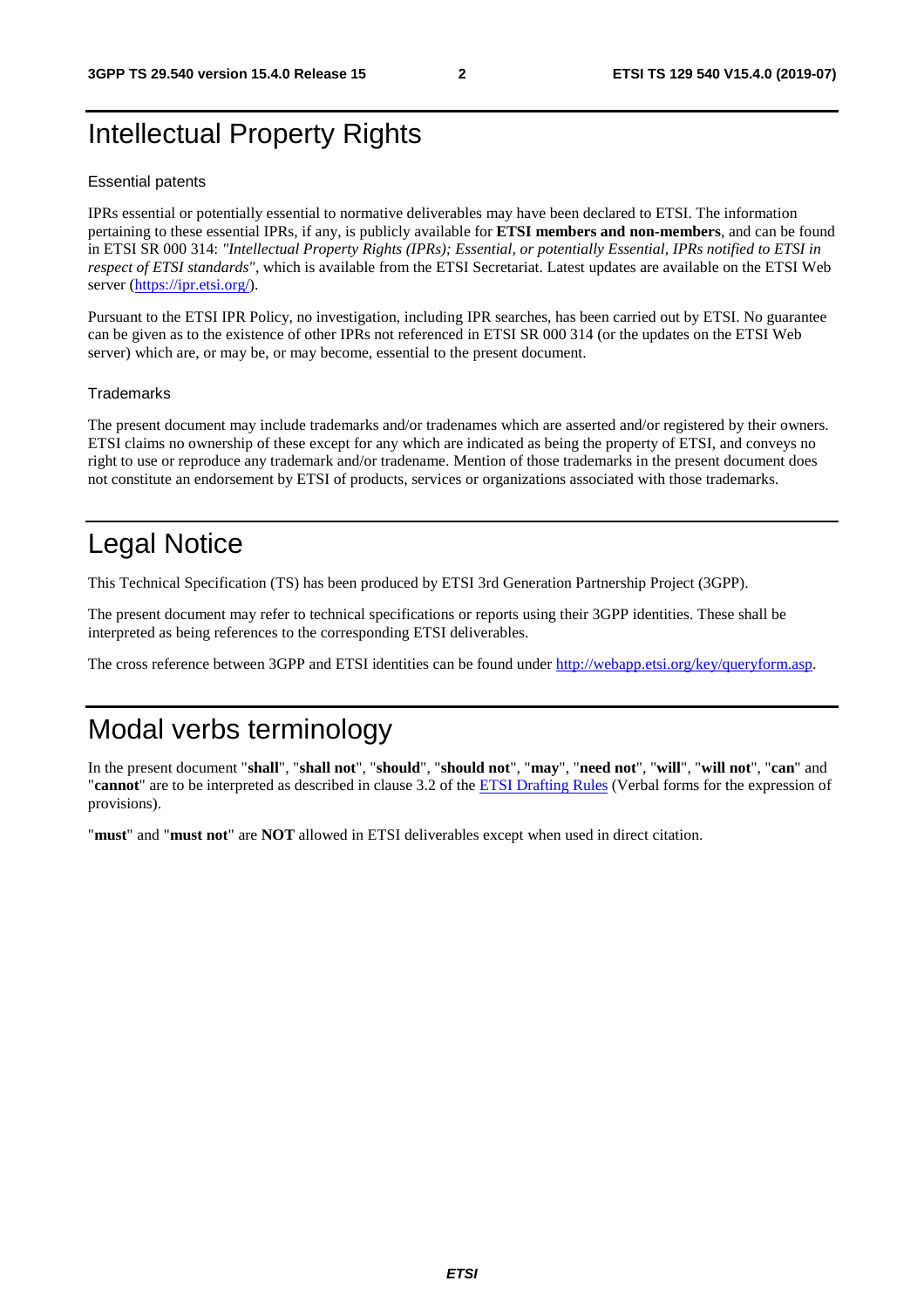$\mathbf{3}$ 

## Contents

| 1              |                                                                                           |  |
|----------------|-------------------------------------------------------------------------------------------|--|
| 2              |                                                                                           |  |
| 3              |                                                                                           |  |
| 3.1            |                                                                                           |  |
| 3.2            |                                                                                           |  |
| $\overline{4}$ |                                                                                           |  |
| 5<br>5.1       |                                                                                           |  |
|                |                                                                                           |  |
| 5.2            |                                                                                           |  |
| 5.2.1          |                                                                                           |  |
| 5.2.2          |                                                                                           |  |
| 5.2.2.1        |                                                                                           |  |
| 5.2.2.2        |                                                                                           |  |
| 5.2.2.2.1      |                                                                                           |  |
| 5.2.2.2.2      |                                                                                           |  |
| 5.2.2.3        |                                                                                           |  |
| 5.2.2.3.1      |                                                                                           |  |
| 5.2.2.3.2      |                                                                                           |  |
| 5.2.2.4        |                                                                                           |  |
|                |                                                                                           |  |
| 5.2.2.4.1      |                                                                                           |  |
|                |                                                                                           |  |
| 5.2.2.4.2      | Procedures of sending SMS payload in uplink direction using UplinkSMS service operation10 |  |
| 6              |                                                                                           |  |
| 6.1            |                                                                                           |  |
| 6.1.1          |                                                                                           |  |
| 6.1.2          |                                                                                           |  |
|                |                                                                                           |  |
| 6.1.2.1        |                                                                                           |  |
| 6.1.2.2        |                                                                                           |  |
| 6.1.2.2.1      |                                                                                           |  |
| 6.1.2.2.2      |                                                                                           |  |
| 6.1.2.3        |                                                                                           |  |
| 6.1.2.3.1      |                                                                                           |  |
| 6.1.2.4        |                                                                                           |  |
| 6.1.3          |                                                                                           |  |
| 6.1.3.1        |                                                                                           |  |
| 6.1.3.2        |                                                                                           |  |
| 6.1.3.2.1      |                                                                                           |  |
|                |                                                                                           |  |
| 6.1.3.2.2      |                                                                                           |  |
| 6.1.3.2.3      |                                                                                           |  |
| 6.1.3.3        |                                                                                           |  |
| 6.1.3.3.1      |                                                                                           |  |
| 6.1.3.3.2      |                                                                                           |  |
| 6.1.3.3.3      |                                                                                           |  |
| 6.1.3.3.3.1    |                                                                                           |  |
| 6.1.3.3.3.2    |                                                                                           |  |
| 6.1.3.3.4      |                                                                                           |  |
| 6.1.3.3.4.1    |                                                                                           |  |
| 6.1.3.3.4.2    |                                                                                           |  |
| 6.1.3.3.4.2.1  |                                                                                           |  |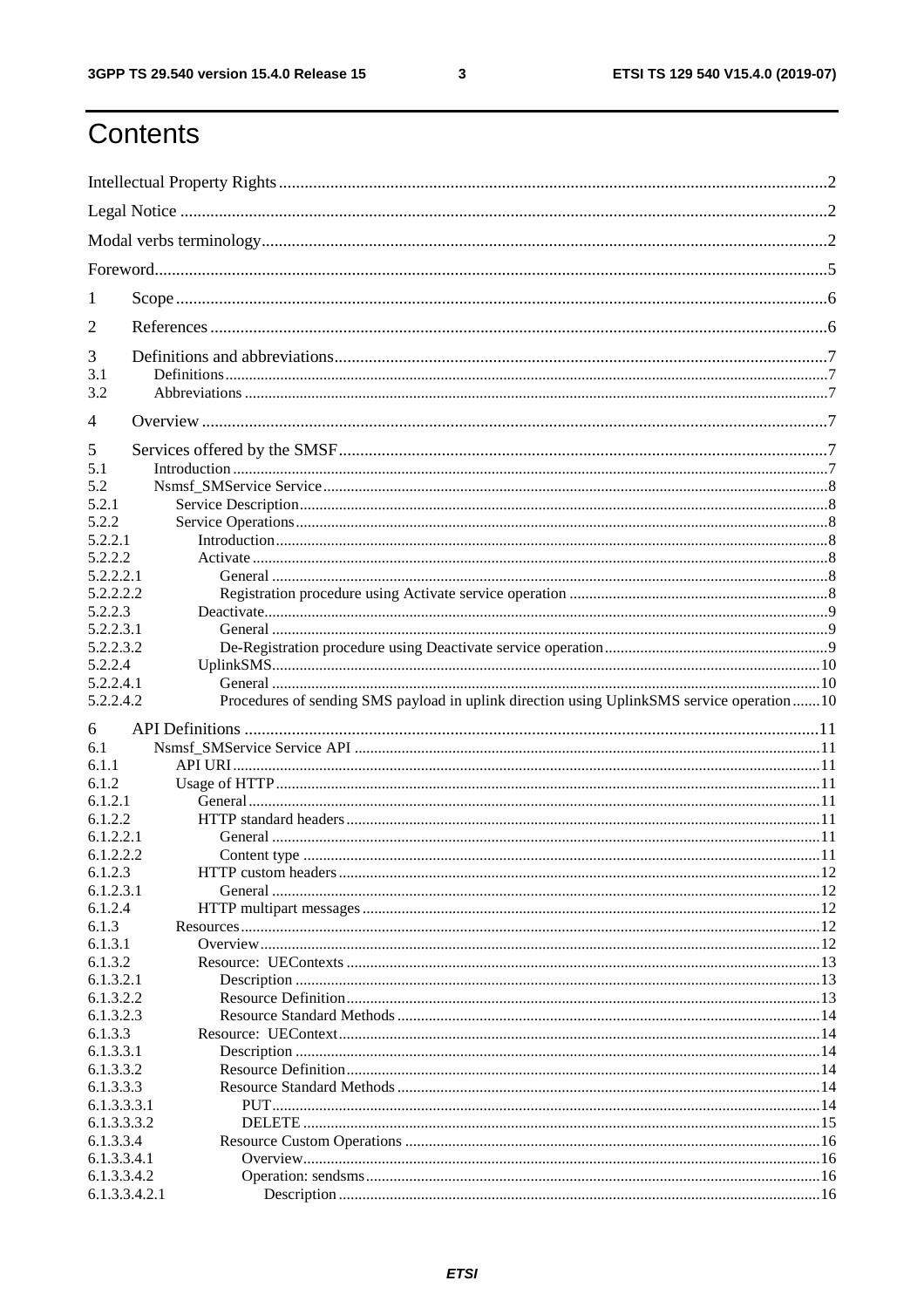#### $\overline{\mathbf{4}}$

| 6.1.3.3.4.2.2 |                               |  |  |  |
|---------------|-------------------------------|--|--|--|
| 6.1.4         |                               |  |  |  |
| 6.1.5         |                               |  |  |  |
| 6.1.6         |                               |  |  |  |
| 6.1.6.1       |                               |  |  |  |
| 6.1.6.2       |                               |  |  |  |
| 6.1.6.2.1     |                               |  |  |  |
| 6.1.6.2.2     |                               |  |  |  |
| 6.1.6.2.3     |                               |  |  |  |
| 6.1.6.2.4     |                               |  |  |  |
| 6.1.6.2.5     |                               |  |  |  |
| 6.1.6.3       |                               |  |  |  |
| 6.1.6.3.1     |                               |  |  |  |
| 6.1.6.3.2     |                               |  |  |  |
| 6.1.6.3.3     |                               |  |  |  |
| 6.1.6.4       |                               |  |  |  |
| 6.1.6.4.1     |                               |  |  |  |
| 6.1.6.4.2     |                               |  |  |  |
| 6.1.7         |                               |  |  |  |
| 6.1.7.1       |                               |  |  |  |
| 6.1.7.2       |                               |  |  |  |
| 6.1.7.3       |                               |  |  |  |
| 6.1.8         |                               |  |  |  |
| 6.1.9         |                               |  |  |  |
|               | <b>Annex A (normative):</b>   |  |  |  |
| A.1           |                               |  |  |  |
| A.2           |                               |  |  |  |
|               |                               |  |  |  |
|               | <b>Annex B (Informative):</b> |  |  |  |
| B.1           |                               |  |  |  |
| B.2           |                               |  |  |  |
| B.3           |                               |  |  |  |
|               | <b>Annex C</b> (informative): |  |  |  |
|               |                               |  |  |  |
|               |                               |  |  |  |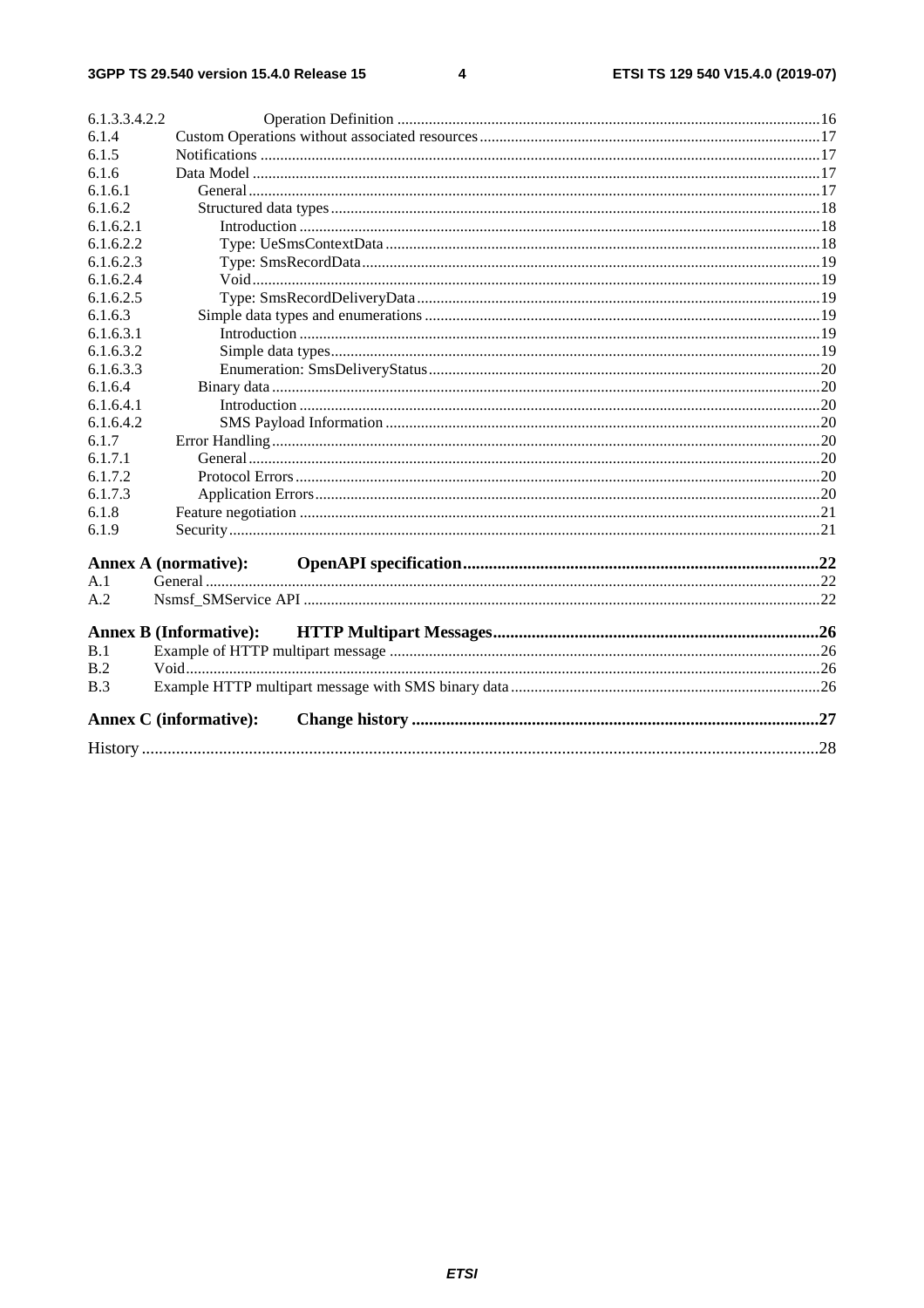## Foreword

This Technical Specification has been produced by the 3rd Generation Partnership Project (3GPP).

The contents of the present document are subject to continuing work within the TSG and may change following formal TSG approval. Should the TSG modify the contents of the present document, it will be re-released by the TSG with an identifying change of release date and an increase in version number as follows:

Version x.y.z

where:

- x the first digit:
	- 1 presented to TSG for information;
	- 2 presented to TSG for approval;
	- 3 or greater indicates TSG approved document under change control.
- y the second digit is incremented for all changes of substance, i.e. technical enhancements, corrections, updates, etc.
- z the third digit is incremented when editorial only changes have been incorporated in the document.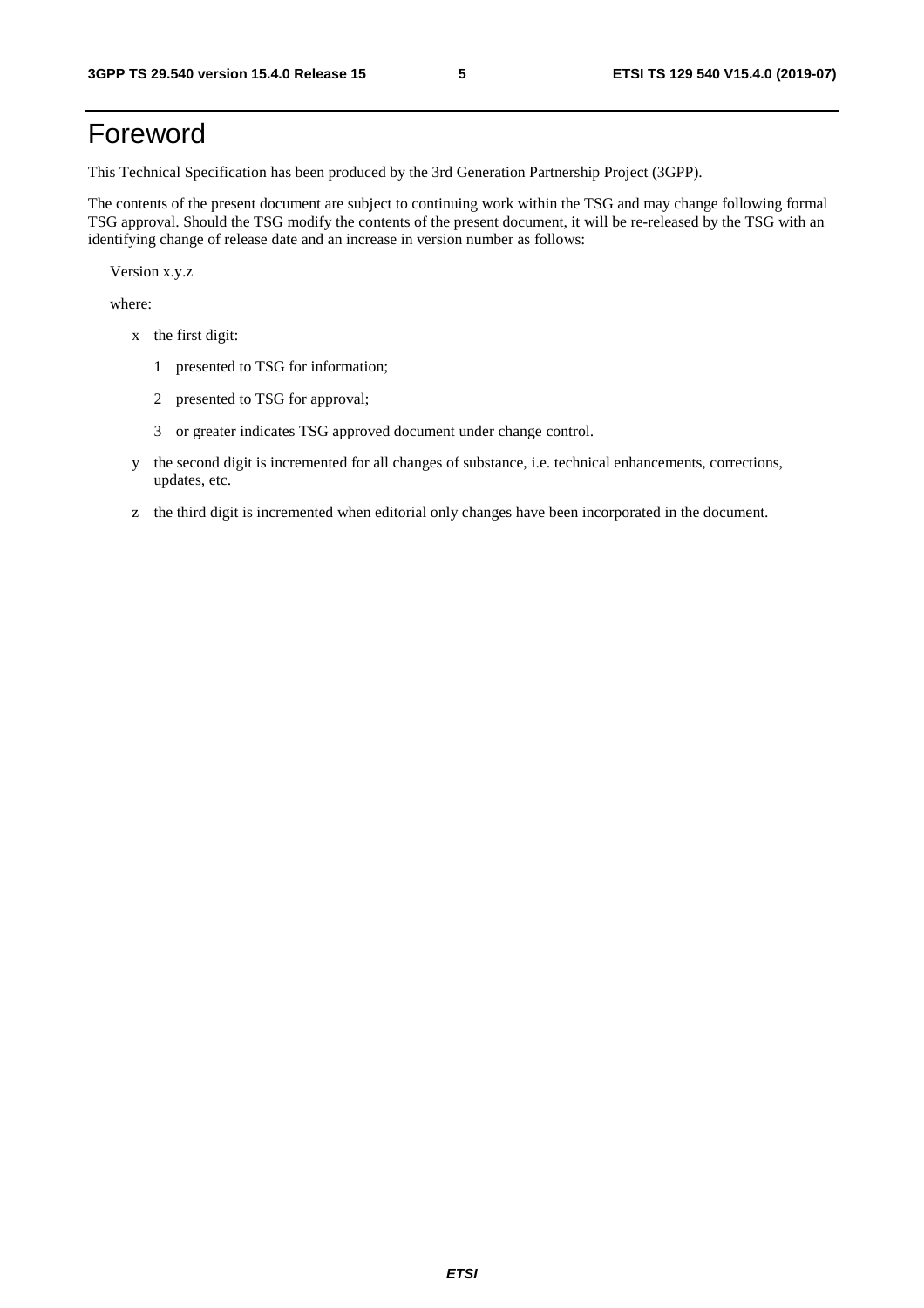## 1 Scope

The present document specifies the stage 3 protocol and data model for the Nsmsf Service Based Interface. It provides stage 3 protocol definitions and message flows, and specifies the API for each service offered by the SMSF.

The 5G System stage 2 architecture and procedures are specified in 3GPP TS 23.501 [2] and 3GPP TS 23.502 [3].

The Technical Realization of the Service Based Architecture and the Principles and Guidelines for Services Definition are specified in 3GPP TS 29.500 [4] and 3GPP TS 29.501 [5].

## 2 References

The following documents contain provisions which, through reference in this text, constitute provisions of the present document.

- References are either specific (identified by date of publication, edition number, version number, etc.) or non-specific.
- For a specific reference, subsequent revisions do not apply.
- For a non-specific reference, the latest version applies. In the case of a reference to a 3GPP document (including a GSM document), a non-specific reference implicitly refers to the latest version of that document *in the same Release as the present document*.
- [1] 3GPP TR 21.905: "Vocabulary for 3GPP Specifications".
- [2] 3GPP TS 23.501: "System Architecture for the 5G System; Stage 2".
- [3] 3GPP TS 23.502: "Procedures for the 5G System; Stage 2".
- [4] 3GPP TS 29.500: "5G System; Technical Realization of Service Based Architecture; Stage 3".
- [5] 3GPP TS 29.501: "5G System; Principles and Guidelines for Services Definition; Stage 3".
- [6] 3GPP TS 29.571: "5G System; Common Data Types for Service Based Interfaces; Stage 3".
- [7] IETF RFC 7540: "Hypertext Transfer Protocol Version 2 (HTTP/2)".
- [8] IETF RFC 8259: "The JavaScript Object Notation (JSON) Data Interchange Format".
- [9] IETF RFC 2387: "The MIME Multipart/Related Content-type".
- [10] IETF RFC 2045: "Multipurpose Internet Mail Extensions (MIME) Part One: Format of Internet Message Bodies".
- [11] 3GPP TS 23.040: "Technical realization of the Short Message Service (SMS)".
- [12] 3GPP TS 24.011: "Point-to-Point (PP) Short Message Service (SMS) support on mobile radio interface".
- [13] 3GPP TS 33.501: "Security architecture and procedures for 5G system".
- [14] IETF RFC 6749: "The OAuth 2.0 Authorization Framework".
- [15] 3GPP TS 29.510: "Network Function Repository Services; Stage 3".
- [16] 3GPP TR 21.900: "Technical Specification Group working methods".
- [17] IETF RFC 7807: "Problem Details for HTTP APIs".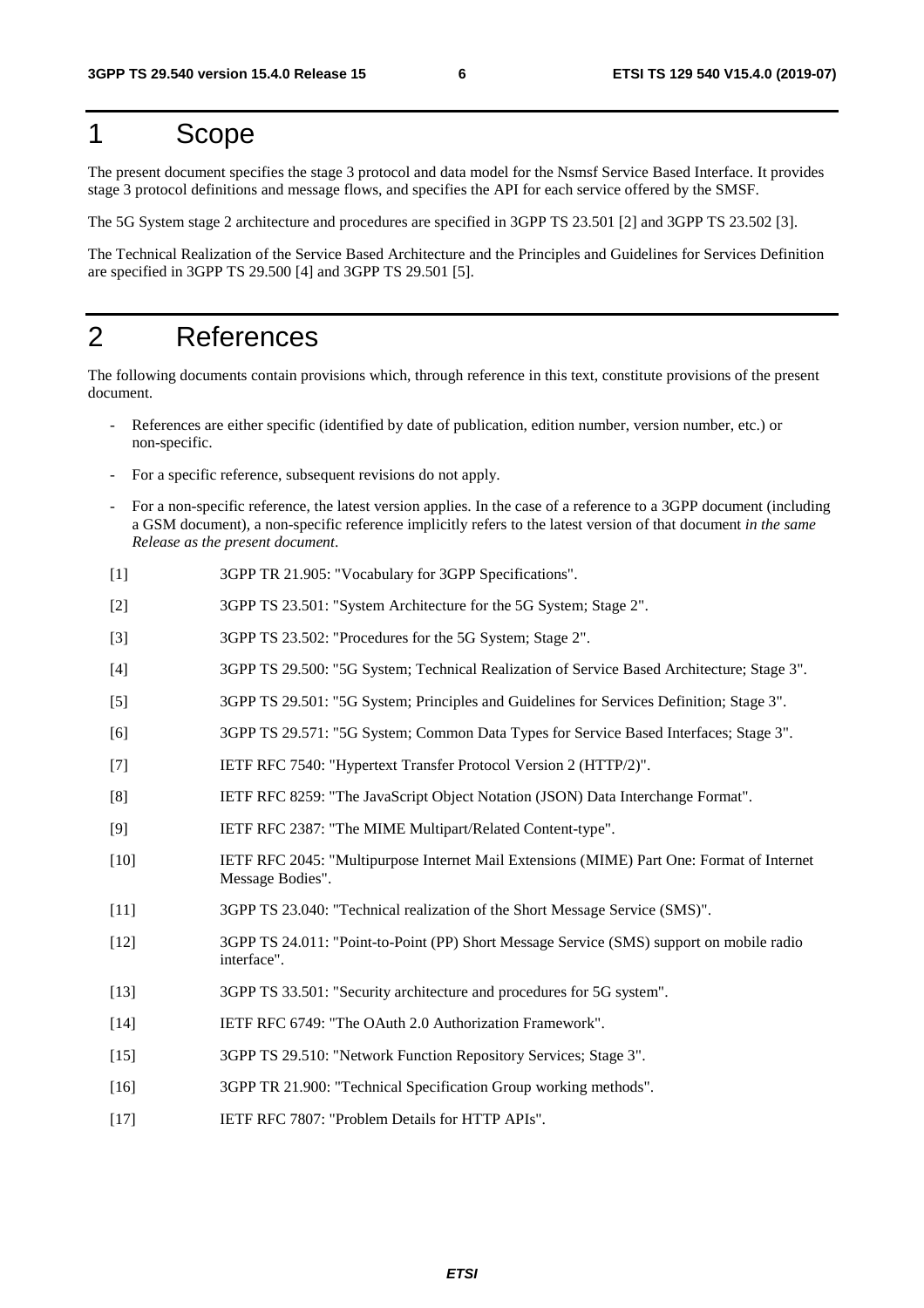## 3 Definitions and abbreviations

### 3.1 Definitions

For the purposes of the present document, the terms and definitions given in 3GPP TR 21.905 [1] and the following apply. A term defined in the present document takes precedence over the definition of the same term, if any, in 3GPP TR 21.905 [1].

### 3.2 Abbreviations

For the purposes of the present document, the abbreviations given in 3GPP TR 21.905 [1] and the following apply. An abbreviation defined in the present document takes precedence over the definition of the same abbreviation, if any, in 3GPP TR 21.905 [1].

| 5GC.        | 5G Core Network                   |
|-------------|-----------------------------------|
| AMF         | <b>Access Management Function</b> |
| <b>JSON</b> | Javascript Object Notation        |
| <b>SMSF</b> | <b>SMS</b> Function               |

## 4 Overview

Within the 5GC, the SMSF offers services to the AMF via the Nsmsf service based interface (see 3GPP TS 23.501 [2] and 3GPP TS 23.502 [3]).

Figures 4.1 provides the reference model (in service based interface representation and in reference point representation), with focus on the SMSF and the scope of the present specification.



#### **Figure 4-1: Reference model – SMSF**

The functionalities supported by the SMSF are listed in clause 6.2.13 of 3GPP TS 23.501 [2].

The services and service operations provided by the Nsmsf interface are listed in clause 5.2.9 of 3GPP TS 23.502 [3].

## 5 Services offered by the SMSF

### 5.1 Introduction

The SMSF supports the following services.

| Table 5.1-1: NF Services provided by SMSF |  |  |  |
|-------------------------------------------|--|--|--|
|-------------------------------------------|--|--|--|

| <b>Service Name</b> | <b>Description</b>                                                                        | Example<br><b>Consumer</b> |
|---------------------|-------------------------------------------------------------------------------------------|----------------------------|
| Nsmsf SMService     | This service allows AMF to authorize SMS and activate<br>SMS for the served user on SMSF. | AMF                        |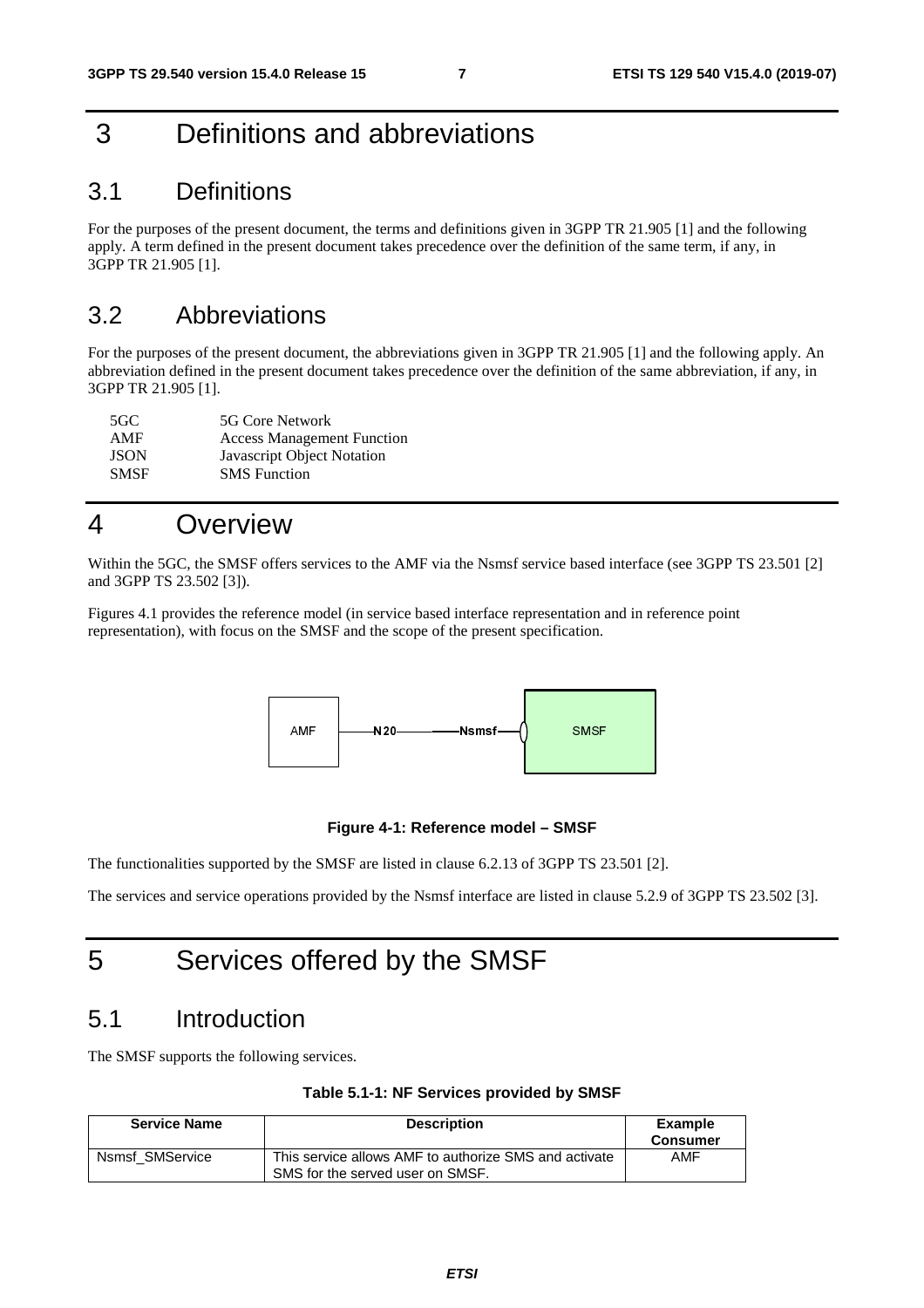## 5.2 Nsmsf\_SMService Service

### 5.2.1 Service Description

The Nsmsf\_SMService service provides the service capability for the NF Service Consumer (e.g. AMF) to authorize SMS and activate SMS for a service user on SMSF. The following are the key functionalities of this NF service:

- Activation or deactivation of SMS service for a given service user, which results in creating/updating/deleting an UE Context for SMS in SMSF;
- Send SMS payload in uplink direction to SMSF;

The Nsmsf SMService service supports the following service operations.

**Table 5.2.1-1: Service operations supported by the Nsmsf\_SMService service** 

| <b>Service Operations</b><br><b>Description</b> |                                                  | <b>Operation</b> | <b>Example</b> |  |
|-------------------------------------------------|--------------------------------------------------|------------------|----------------|--|
|                                                 |                                                  | <b>Semantics</b> | Consumer(s)    |  |
| Activate                                        | Activate SMS service for a given service user,   | Request/Response | <b>AMF</b>     |  |
|                                                 | which results in creating or updating a UE       |                  |                |  |
|                                                 | Context for SMS in SMSF.                         |                  |                |  |
| Deactivate                                      | Deactivate SMS service for a given service       | Request/Response | <b>AMF</b>     |  |
|                                                 | user, which results in deleting a UE Context for |                  |                |  |
|                                                 | SMS in SMSF.                                     |                  |                |  |
| <b>UplinkSMS</b>                                | Send SMS payload in uplink direction to          | Request/Response | <b>AMF</b>     |  |
|                                                 | SMSF:                                            |                  |                |  |

### 5.2.2 Service Operations

#### 5.2.2.1 Introduction

This clause introduces the related procedures using Nsmsf\_SMService service operations for supporting SMS service.

#### 5.2.2.2 Activate

#### 5.2.2.2.1 General

The Activate service operation shall be used by the NF Service Consumer (e.g. AMF) to activate SMS service for a given service user, which results in creating or updating an individual UE Context for SMS in the SMSF, in the following procedures:

- Registration Procedure for SMS over NAS (see clause 4.13.3.1 of 3GPP TS 23.502 [3]);
- Registration Update Procedure for SMS over NAS due to AMF change (see clause 4.13.3.1 of 3GPP TS 23.502 [3]);

There shall be only one individual UE Context for SMS per service user.

#### 5.2.2.2.2 Registration procedure using Activate service operation

The NF Service Consumer (e.g. AMF) shall activate SMS service for a given service user by using the HTTP PUT method as shown in Figure 5.2.2.2.2-1.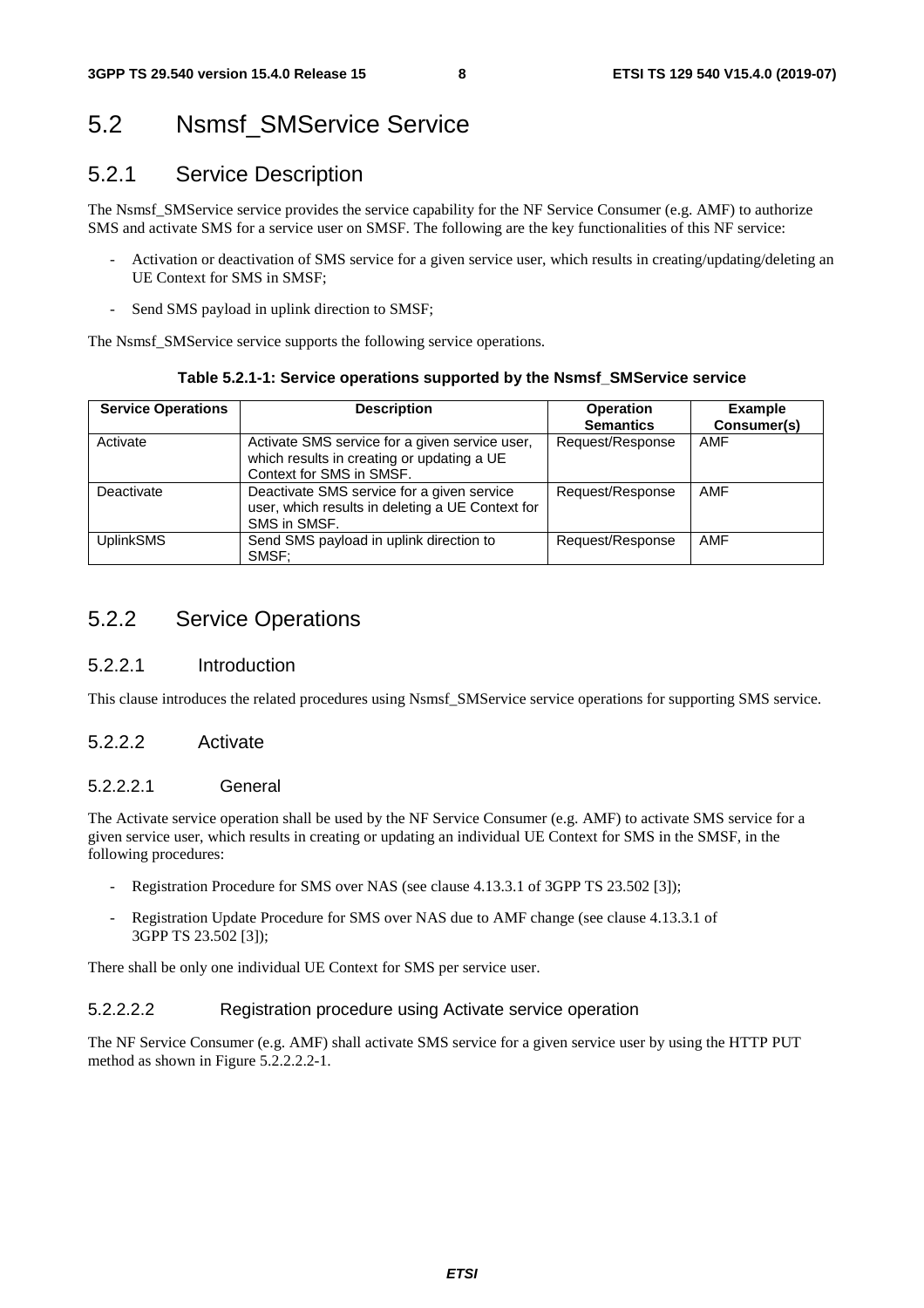

**Figure 5.2.2.2.2-1: Activation of SMS service** 

1. The NF Service Consumer (e.g. AMF) shall send a PUT request to the resource representing the UE Context for SMS (i.e. …/ue-contexts/{supi}) in the SMSF to activate SMS service for a given service user. The payload body of the PUT request shall contain a representation of the individual UE Context resource to be created or updated.

Depending on whether the target UE Context for SMS has already been created, the SMSF performs 2a or 2b:

2a. If the target UE Context for SMS is not created in SMSF, the SMSF retrieves subscription data from the UDM, performs service authorization for the given UE, and create UE Context for SMS for this UE;

If successful, "201 Created" shall be returned, the payload body of the POST response shall contain the representation of the created resource and the "Location" header shall contain the URI of the created resource.

2b. If the target UE Context for SMS has already been created, the SMSF updates the UE Context for SMS with the NF Service Consumer (e.g. AMF) provided parameters.

If successful, "204 No Content" shall be returned.

2c. On failure, the appropriate HTTP status code (e.g. "403 Forbidden") indicating the error shall be returned.

 A ProblemDetails IE shall be included in the payload body of PUT response, with the "cause" attribute of ProblemDetails set to application error codes specified in table 6.1.7.3-1.

#### 5.2.2.3 Deactivate

#### 5.2.2.3.1 General

The Deactivate service operation shall be used by the NF Service Consumer (e.g. AMF) to deactivate SMS service for a given service user, which results in deleting an individual UE Context for SMS in the SMSF, in the following procedures:

- De-Registration Procedure for SMS over NAS (see clause 4.13.3.2 of 3GPP TS 23.502 [3]);

#### 5.2.2.3.2 De-Registration procedure using Deactivate service operation

The NF Service Consumer (e.g. AMF) shall deactivate SMS service for a given service user by using the HTTP DELETE method as shown in Figure 5.2.2.3.2-1.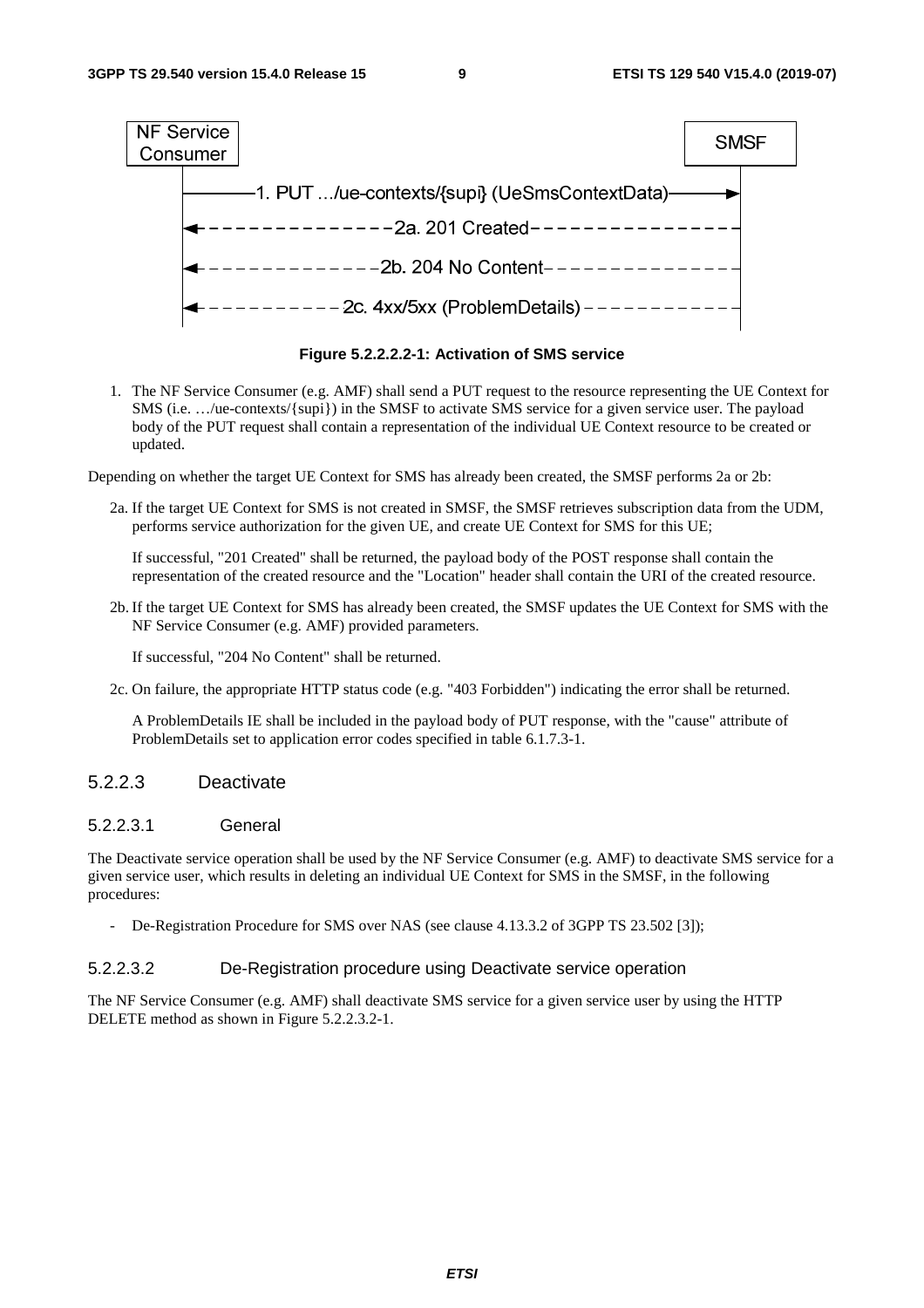

**Figure 5.2.2.3.2-1: Deactivation of SMS service** 

- 1. The NF Service Consumer (e.g. AMF) shall send a DELETE request to the resource representing the UE Context for SMS (i.e. …/ue-contexts/{supi}) in the SMSF.
- 2a. The SMSF deactivates the SMS service for the service user, and deletes the UE context for SMS from the SMSF.

On success, "204 No Content" shall be returned.

2b. On failure, the appropriate HTTP status code (e.g. "403 Forbidden") indicating the error shall be returned.

 A ProblemDetails IE shall be included in the payload body of DELETE response, with the "cause" attribute of ProblemDetails set to application error codes specified in table 6.1.7.3-1.

#### 5.2.2.4 UplinkSMS

#### 5.2.2.4.1 General

The UplinkSMS service operation shall be used by NF Service Consumer (e.g. AMF) to send SMS payload (e.g. SMS message or Ack) in the uplink direction to SMSF, in the following procedures:

- MO SMS delivery procedure (see clause 4.13.3.3-4.13.3.5 of 3GPP TS 23.502 [3]);
- MT SMS delivery procedure (see clause 4.13.3.6-4.13.3.8 of 3GPP TS 23.502 [3]);

#### 5.2.2.4.2 Procedures of sending SMS payload in uplink direction using UplinkSMS service operation

The NF Service Consumer (e.g. AMF) shall send SMS payload in uplink direction by using the "sendsms" custom operation as shown in Figure 5.2.2.4.2-1.



**Figure 5.2.2.4.2-1: Send SMS payload in uplink direction** 

- 1. The NF Service Consumer (e.g. AMF) shall send a POST request to the resource representing the UEContext (i.e. …/ue-contexts/{supi}/sendsms) of the SMSF. The payload body of the POST request shall contain the SMS record to be sent.
- 2a. On receiving the POST request with SMS payload, the SMSF forwards the SMS payload to SMS-GMSC/IWMSC/IP-SM-GW/SMS Router. The interaction between SMSF and SMS-GMSC/IWMSC/IP-SM-GW/SMS Router is out of the scope of this specification.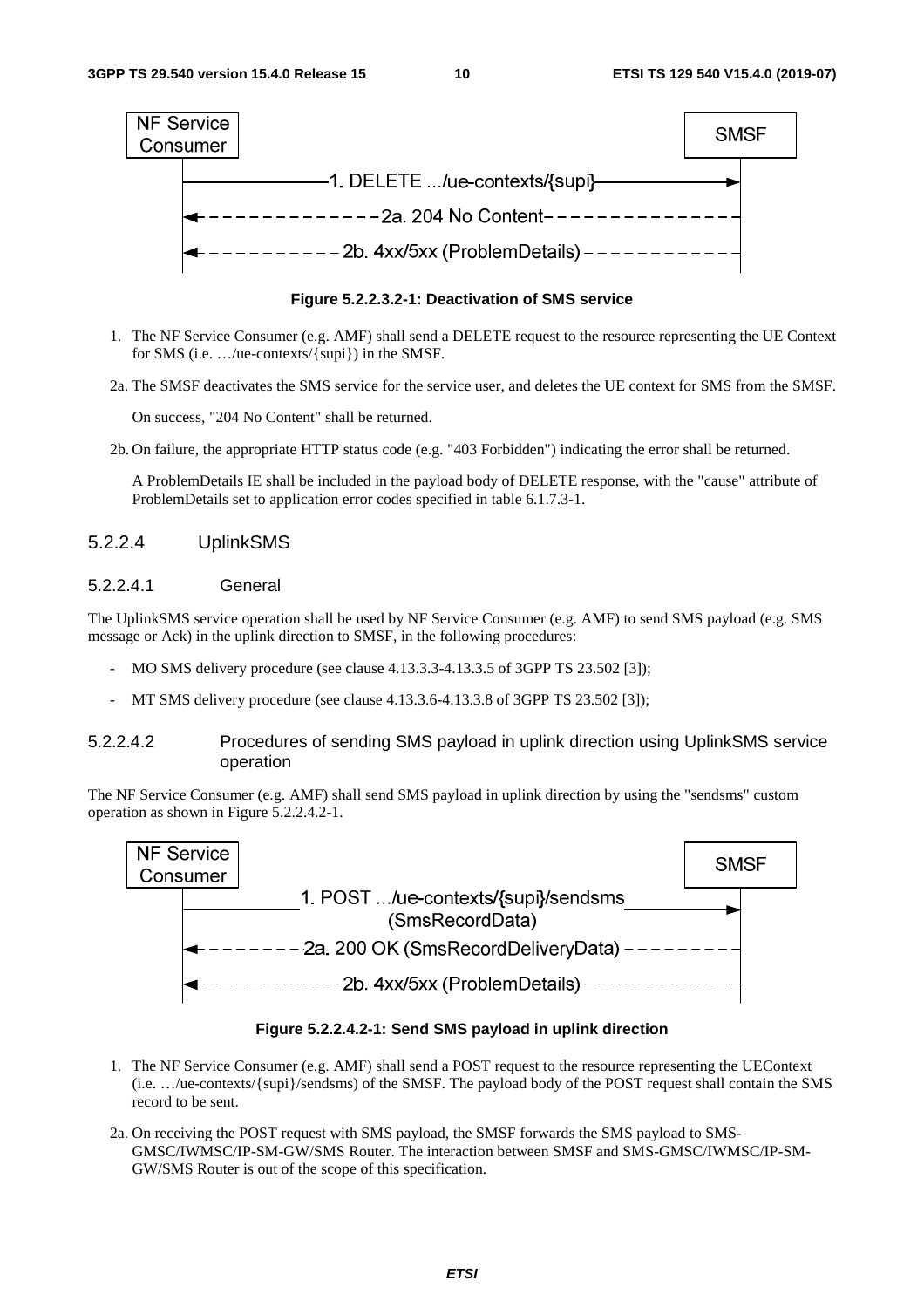If successful, "200 OK" shall be returned. If needed, the payload body of the POST response shall contain the status of SMS record delivery attempts at the SMSF.

2b. On failure, the appropriate HTTP status code (e.g. "403 Forbidden") indicating the error shall be returned.

 A ProblemDetails IE shall be included in the payload body of POST response, with the "cause" attribute of ProblemDetails set to application error codes specified in table 6.1.7.3-1.

## 6 API Definitions

### 6.1 Nsmsf\_SMService Service API

### 6.1.1 API URI

The Nsmsf\_SMService shall use the Nsmsf\_SMService API.

The request URI used in HTTP request from the NF service consumer towards the NF service producer shall have the structure defined in clause 4.4.1 of 3GPP TS 29.501 [5], i.e.:

#### **{apiRoot}/<apiName>/<apiVersion>/<apiSpecificResourceUriPart>**

with the following components:

- The {apiRoot} shall be set as described in 3GPP TS 29.501 [5].
- The <apiName> shall be "nsmsf-sms".
- The  $\langle$ apiVersion $>$ shall be "v2".
- The <apiSpecificResourceUriPart> shall be set as described in clause 6.1.3.

### 6.1.2 Usage of HTTP

#### 6.1.2.1 General

HTTP/2, as defined in IETF RFC 7540 [7], shall be used as specified in clause 5 of 3GPP TS 29.500 [4].

#### 6.1.2.2 HTTP standard headers

#### 6.1.2.2.1 General

The usage of HTTP standard headers is specified in clause 5.2.2 of 3GPP TS 29.500 [4].

#### 6.1.2.2.2 Content type

The following content types shall be supported:

- the JSON format (IETF RFC 8259 [8]). The use of the JSON format shall be signalled by the content type "application/json". See also clause 5.4 of 3GPP TS 29.500 [4].
- the Problem Details JSON Object (IETF RFC 7807 [17]). The use of the Problem Details JSON object in a HTTP response body shall be signalled by the content type "application/problem+json".

Multipart messages shall also be supported (see clause 6.1.2.4) using the content type "multipart/related", comprising:

- one JSON body part with the "application/json" content type; and
- one binary body part with 3gpp vendor specific content subtypes.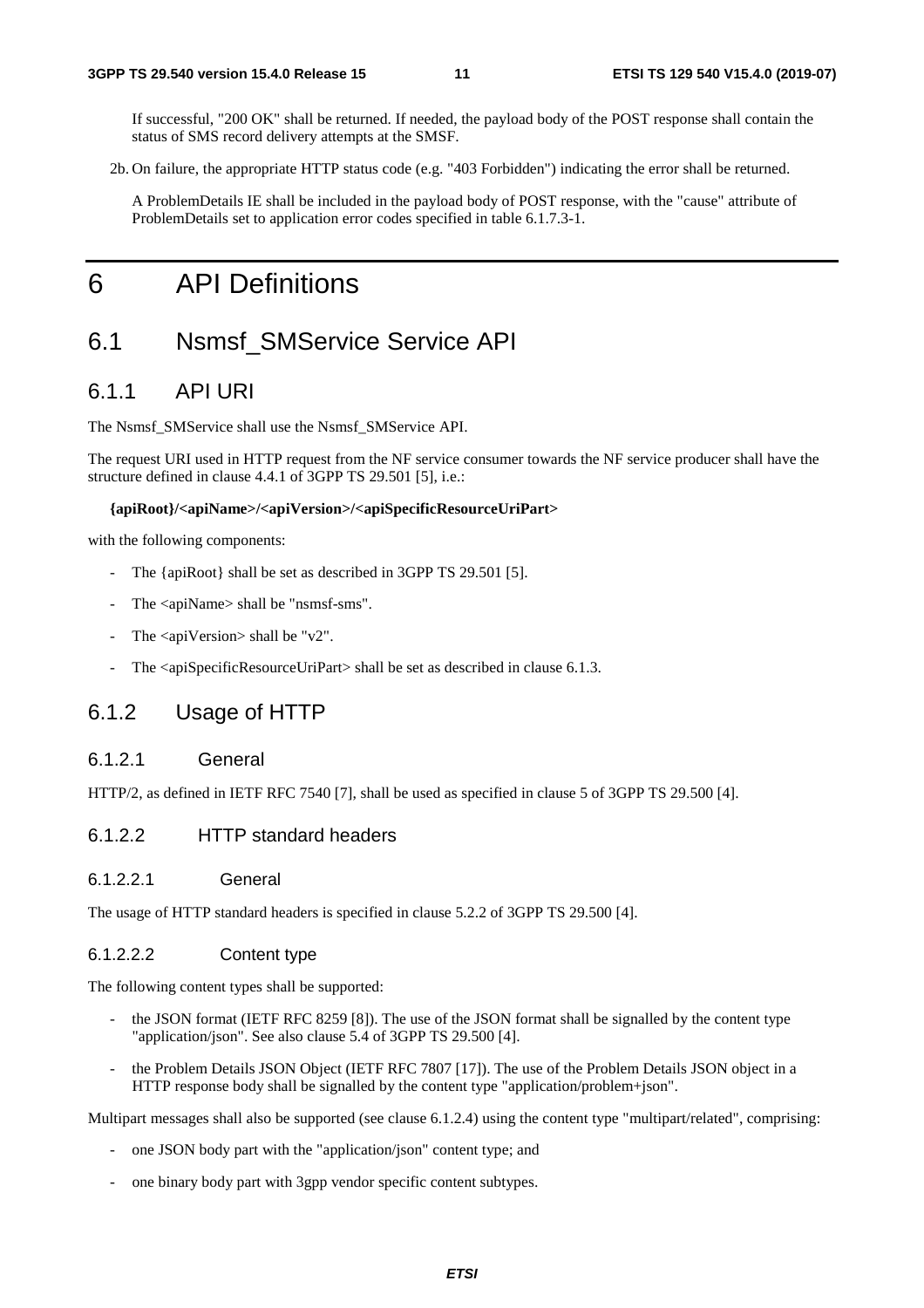The 3gpp vendor specific content subtypes defined in Table 6.1.2.2.2-1 shall be supported.

| content subtype | <b>Description</b>                                                                                                                                                   |  |
|-----------------|----------------------------------------------------------------------------------------------------------------------------------------------------------------------|--|
| vnd.3qpp.sms    | Binary encoded payload, encoding SMS payload, as specified in                                                                                                        |  |
|                 | 3GPP TS 23.040 [11] and 3GPP TS 24.011 [12].                                                                                                                         |  |
| INOTE:          | Using 3GPP vendor content subtypes allows to describe the nature of the opaque payload<br>(e.g. SMS payload) without having to rely on metadata in the JSON payload. |  |

**Table 6.1.2.2.2-1: 3GPP vendor specific content subtypes** 

See clause 6.1.2.4 for the binary payloads supported in the binary body part of multipart messages.

#### 6.1.2.3 HTTP custom headers

#### 6.1.2.3.1 General

In this release of this specification, no custom headers specific to the Nsmsf SMService service are defined. For 3GPP specific HTTP custom headers used across all service based interfaces, see clause 5.2.3 of 3GPP TS 29.500 [4].

#### 6.1.2.4 HTTP multipart messages

HTTP multipart messages shall be supported, to transfer opaque SMS payload (e.g. SMS message, CP Ack, etc.), in the following service operations (and HTTP messages):

- UplinkSMS service operation;

HTTP multipart messages shall include one JSON body part and one binary body part comprising content of SMS payload content (see clause 6.1.6.4).

The JSON body part shall be the "root" body part of the multipart message. It shall be encoded as the first body part of the multipart message. The "Start" parameter does not need to be included.

The multipart message shall include a "type" parameter (see IETF RFC 2387 [9]) specifying the media type of the root body part, i.e. "application/json".

NOTE: The "root" body part (or "root" object) is the first body part the application processes when receiving a multipart/related message, see IETF RFC 2387 [9]. The default root is the first body within the multipart/related message. The "Start" parameter indicates the root body part, e.g. when this is not the first body part in the message.

A binary body part shall include a Content-ID header (see IETF RFC 2045 [10]), and the JSON body part shall make a reference to the binary body part using the Content-ID header field.

Examples of multipart/related messages can be found in Annex B.

### 6.1.3 Resources

#### 6.1.3.1 Overview

The figure 6.1.3.1-1 describes the resource URI structure of the Nsmsf-sms API.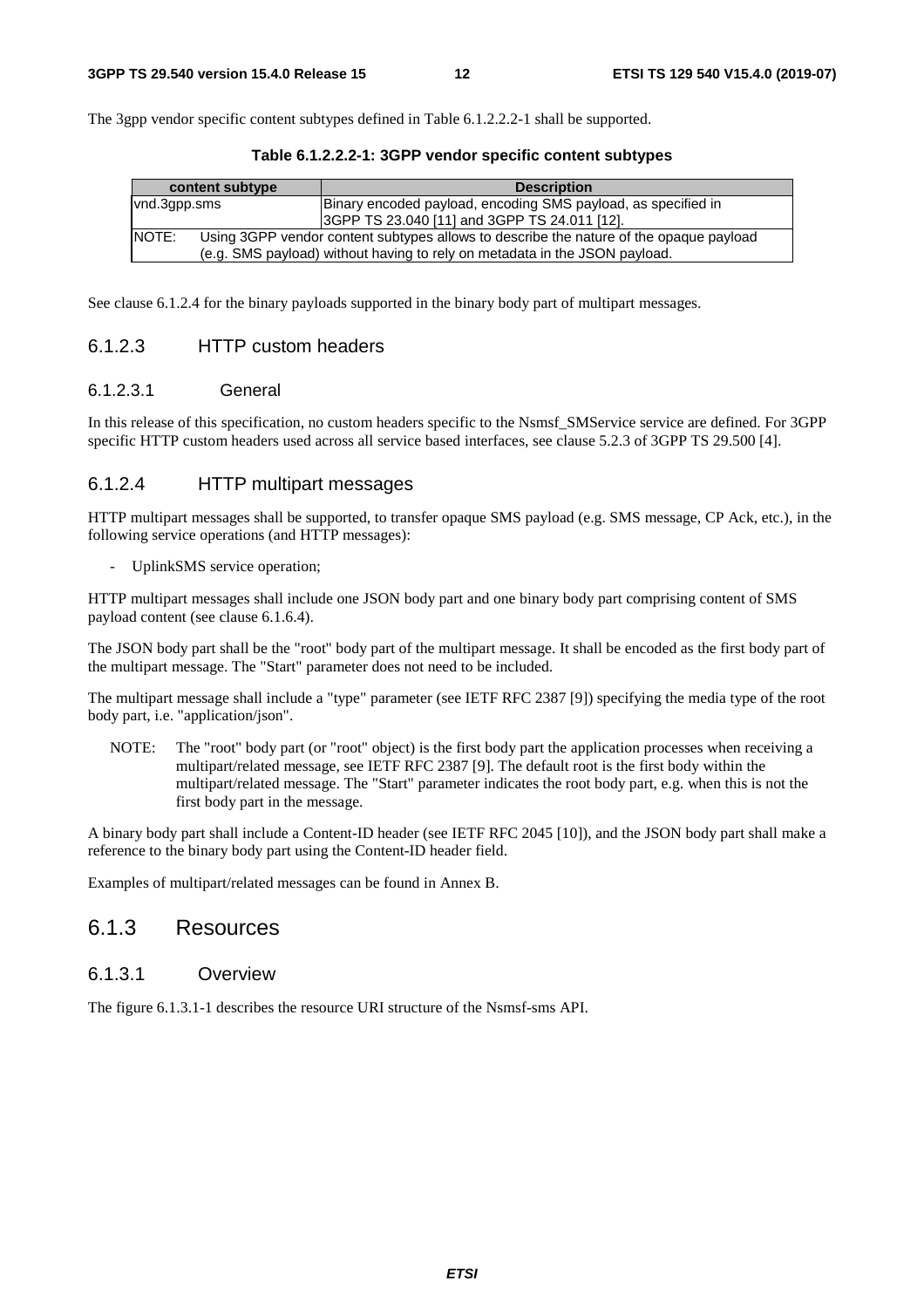

#### **Figure 6.1.3.1-1: Resource URI structure of the nsmsf-sms API**

Table 6.1.3.1-1 provides an overview of the resources and applicable HTTP methods.

| Resource name                                     | <b>Resource URI</b>                                             | <b>HTTP</b><br>method<br>or<br>custom<br>operation | <b>Description</b>                                                                                                                                                                                                                                                                                                                      |
|---------------------------------------------------|-----------------------------------------------------------------|----------------------------------------------------|-----------------------------------------------------------------------------------------------------------------------------------------------------------------------------------------------------------------------------------------------------------------------------------------------------------------------------------------|
| <b>UEContexts</b><br>(Store)                      | {apiRoot}/nsmsf-sms/ <apiversion>/ue-<br/>contexts</apiversion> | N/A                                                | No HTTP method has been defined<br>for this resource.                                                                                                                                                                                                                                                                                   |
| <b>UEContext</b><br>contexts/{supi}<br>(Document) | {apiRoot}/nsmsf-sms/ <apiversion>/ue-</apiversion>              | <b>PUT</b>                                         | It is used for the Activate service<br>operation, for the purpose of:<br>- Activate SMS service for a given<br>UE, which results in creating an<br>individual UE Context resource in<br>SMSF.<br>- Update SMS service parameters<br>for a given UE, which results in<br>updating an existing individual UE<br>Context resource in SMSF. |
|                                                   |                                                                 | <b>DELETE</b>                                      | It is used for the Deactivate service<br>operation, for the purpose of:<br>- Deactivate SMS service for a given<br>UE, which results in deleting an<br>existing individual UE Context<br>resource in SMSF.                                                                                                                              |
|                                                   |                                                                 | sendsms<br>(POST)                                  | It is used for the UplinkSMS service<br>operation, to allow NF Service<br>Consumer to send SMS payload in<br>uplink direction.                                                                                                                                                                                                          |

| Table 6.1.3.1-1: Resources and methods overview |
|-------------------------------------------------|
|-------------------------------------------------|

### 6.1.3.2 Resource: UEContexts

#### 6.1.3.2.1 Description

This resource represents the collection of UE Context for SMS in SMSF.

This resource is modelled with the Store resource archetype (see clause C.2 of 3GPP TS 29.501 [5]).

No HTTP method has been defined for this resource.

#### 6.1.3.2.2 Resource Definition

Resource URI: {apiRoot}/nsmsf-sms/<apiVersion>/ue-contexts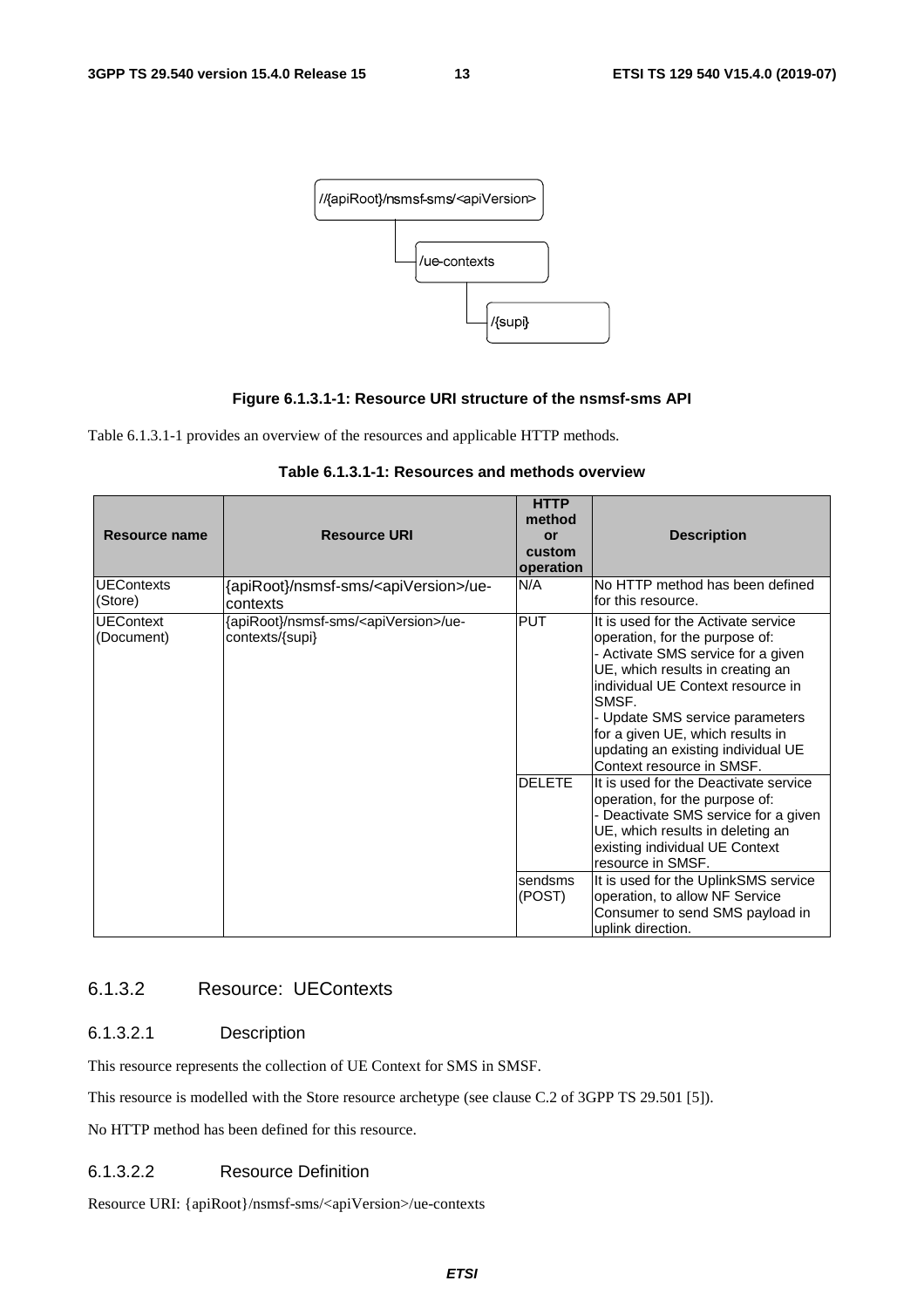This resource shall support the resource URI variables defined in table 6.1.3.2.2-1.

#### **Table 6.1.3.2.2-1: Resource URI variables for this resource**

| <b>Namo</b>     | <b>Definition</b>                             |  |
|-----------------|-----------------------------------------------|--|
| laniPool<br>ιuν | $^{\circ}6.1$<br>ممي<br>$\sim$<br>u.a<br>- הג |  |
|                 |                                               |  |

#### 6.1.3.2.3 Resource Standard Methods

No HTTP method has been defined for the UE Context collection resource.

#### 6.1.3.3 Resource: UEContext

#### 6.1.3.3.1 Description

This resource represents an individual UE Context for SMS in SMSF.

This resource is modelled with the Document resource archetype (see clause C.2 of 3GPP TS 29.501 [5]).

A PUT method to this resource can be invoked by the NF Service Consumer (e.g. AMF) to:

- activate SMS service for a given UE, which results in creating new individual UE Context for SMS in SMSF, during the Registration procedure for SMS over NAS (see 3GPP TS 23.502 [3] clause 4.13.3.1);
- update SMS service parameters for a given UE, which results in updating individual UE Context for SMS in SMSF, , during the Registration Update procedure due to AMF change (see 3GPP TS 23.502 [3] clause 4.13.3.1).

A DELETE method to this resource can be invoked by the NF Service Consumer (e.g. AMF) to:

- deactivate SMS service for a given UE, which results in deleting existing individual UE Context for SMS in SMSF, during the De-Registration procedure form SMS over NAS (see 3GPP TS 23.502 [3] clause 4.13.3.2).

#### 6.1.3.3.2 Resource Definition

Resource URI: {apiRoot}/nsmsf-sms/<apiVersion>/ue-contexts/{supi}

This resource shall support the resource URI variables defined in table 6.1.3.3.2-1.

#### **Table 6.1.3.2.2-1: Resource URI variables for this resource**

| <b>Name</b> | <b>Definition</b>                                                                      |
|-------------|----------------------------------------------------------------------------------------|
| apiRoot     | See clause 6.1.1                                                                       |
| <b>Supi</b> | Represents the Subscription Permanent Identifier (see 3GPP TS 23.501 [2] clause 5.9.2) |
|             |                                                                                        |

#### 6.1.3.3.3 Resource Standard Methods

#### 6.1.3.3.3.1 PUT

This method creates an individual resource of UE Context for SMS in the SMSF, or updates the indicated resource of UE Context for SMS in the SMSF.

This method shall support the URI query parameters specified in table 6.1.3.3.3.1-1.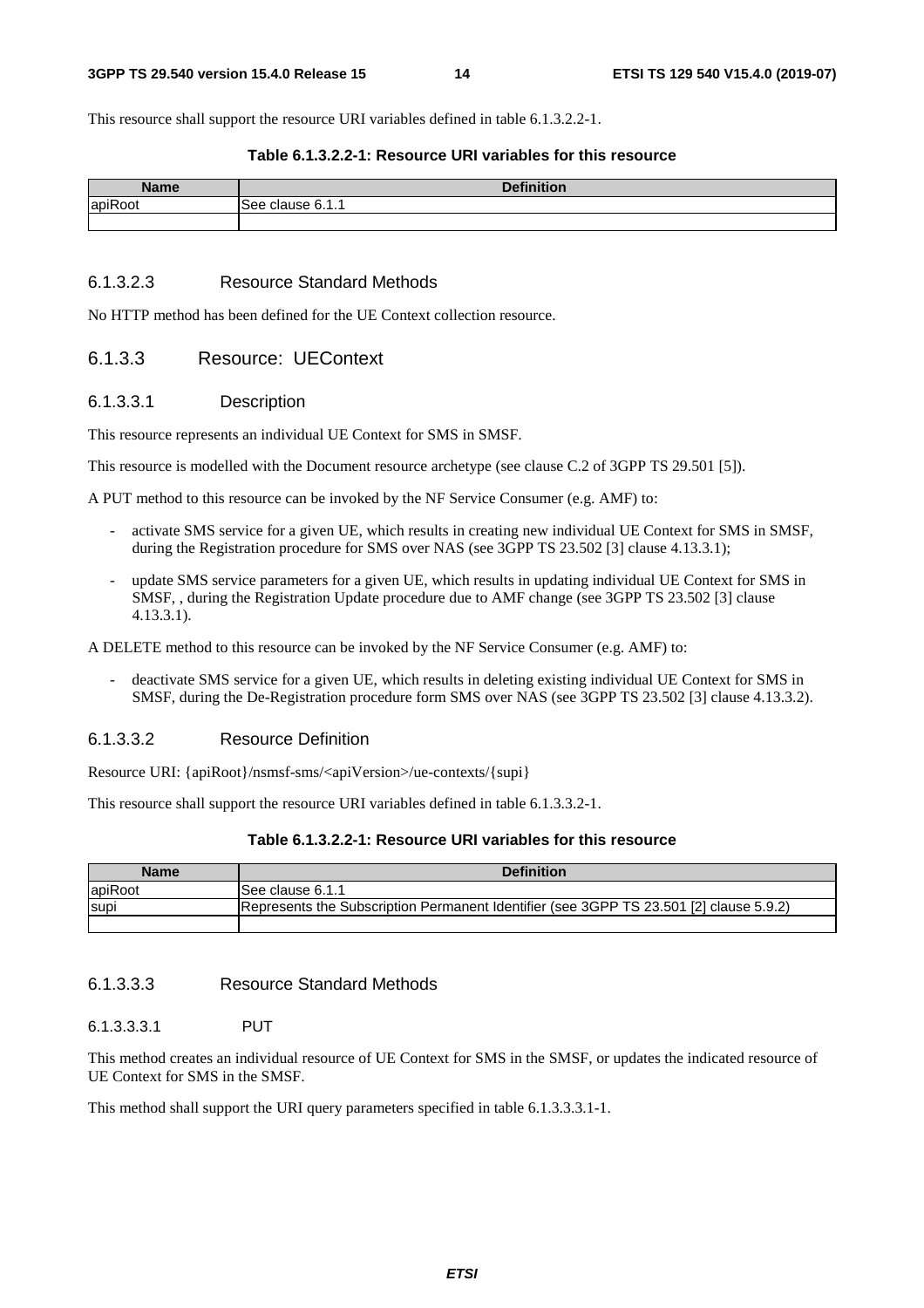#### **Table 6.1.3.3.3.1-1: URI query parameters supported by the PUT method on this resource**

| <b>Name</b> | Data type | Cardinality | <b>Description</b> |
|-------------|-----------|-------------|--------------------|
| n/a         |           |             |                    |

This method shall support the request data structures specified in table 6.1.3.3.3.1-2 and the response data structures and response codes specified in table 6.1.3.3.3.1-3.

#### **Table 6.1.3.3.3.1-2: Data structures supported by the PUT Request Body on this resource**

| Data type              |   | <b>Cardinality</b> | <b>Description</b>                                                        |
|------------------------|---|--------------------|---------------------------------------------------------------------------|
| <b>IUeSmsContextDa</b> | M |                    | Representation of the UE Context for SMS to be created in the SMSF, or to |
| Ita                    |   |                    | be updated in the SMSF.                                                   |
|                        |   |                    |                                                                           |

#### **Table 6.1.3.3.3.1-3: Data structures supported by the PUT Response Body on this resource**

| Data type             | P | <b>Cardinality</b> | <b>Response</b> | <b>Description</b>                                                |
|-----------------------|---|--------------------|-----------------|-------------------------------------------------------------------|
|                       |   |                    | codes           |                                                                   |
| UeSmsContextDa        | M |                    | 201             | This case represents the successful creation of an UE Context     |
| ta                    |   |                    | Created         | for SMS.                                                          |
| n/a                   |   |                    | 204 No          | This case represents the successful update of an UE Context       |
|                       |   |                    | Content         | for SMS.                                                          |
| ProblemDetails        | м |                    | 403             | This case represents the failure of creation / update of an UE    |
|                       |   |                    | Forbidden       | Context for SMS.                                                  |
|                       |   |                    |                 | The "cause" attribute of the "ProblemDetails" shall be set to one |
|                       |   |                    |                 | of the following application error codes:                         |
|                       |   |                    |                 | - SERVICE NOT ALLOWED, if SMS service is not                      |
|                       |   |                    |                 | allowed for the given service user;                               |
| <b>ProblemDetails</b> | м |                    | 404 Not         | This case represents the failure of creation / update of an UE    |
|                       |   |                    | Found           | Context for SMS.                                                  |
|                       |   |                    |                 | The "cause" attribute of the "ProblemDetails" shall be set to one |
|                       |   |                    |                 | of the following application error codes:                         |
|                       |   |                    |                 | USER NOT FOUND, if the provided subscriber<br>$\sim 100$          |
|                       |   |                    |                 | identifier is invalid or the service user is not found from       |
|                       |   |                    |                 | UDM;                                                              |
|                       |   |                    |                 | CONTEXT_NOT_FOUND, if the UE context for SMS to                   |
|                       |   |                    |                 | be operated is invalid or not found in SMSF.                      |

#### 6.1.3.3.3.2 DELETE

This method deletes an individual resource of UE Context for SMS in the SMSF.

This method shall support the URI query parameters specified in table 6.1.3.3.3.2-1.

#### **Table 6.1.3.3.3.2-1: URI query parameters supported by the DELETE method on this resource**

| <b>Name</b> | Data type | <b>Cardinality</b> | <b>Description</b> |
|-------------|-----------|--------------------|--------------------|
| n/a         |           |                    |                    |
|             |           |                    |                    |

This method shall support the request data structures specified in table 6.1.3.3.3.2-2 and the response data structures and response codes specified in table 6.1.3.3.3.2-3.

#### **Table 6.1.3.3.3.2-2: Data structures supported by the DELETE Request Body on this resource**

| Data type | Cardinalitv | <b>Description</b> |
|-----------|-------------|--------------------|
| n/a       |             |                    |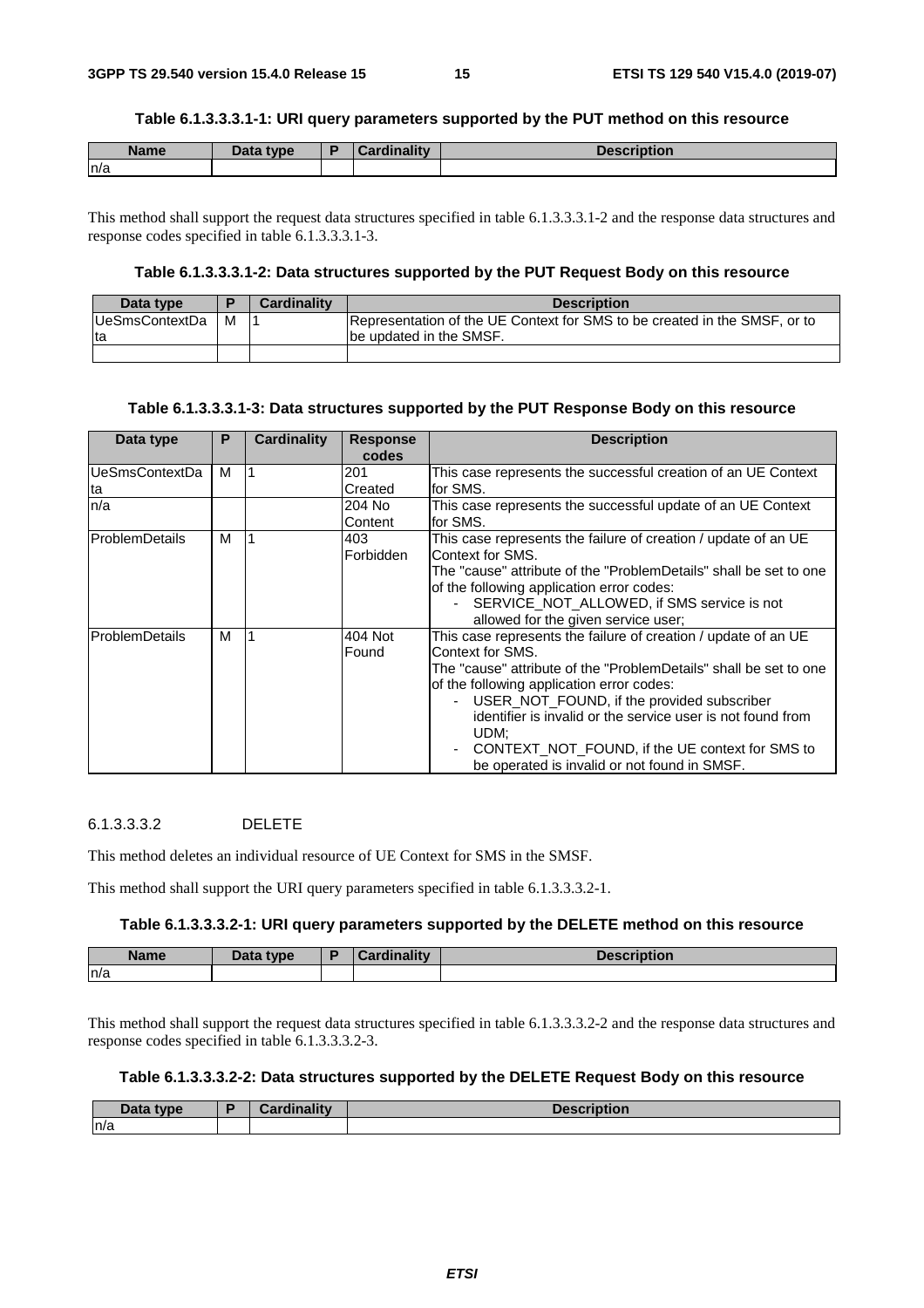#### **Table 6.1.3.3.3.2-3: Data structures supported by the DELETE Response Body on this resource**

| Data type             | Р | <b>Cardinality</b> | <b>Response</b> | <b>Description</b>                                                |
|-----------------------|---|--------------------|-----------------|-------------------------------------------------------------------|
|                       |   |                    | codes           |                                                                   |
| n/a                   |   |                    | 204 No          | This case represents a successful deletion of an UE Context for   |
|                       |   |                    | Content         | SMS.                                                              |
| <b>ProblemDetails</b> | м |                    | 404 Not         | This case represents an unsuccessful deletion of an UE            |
|                       |   |                    | Found           | Context for SMS.                                                  |
|                       |   |                    |                 | The "cause" attribute of the "ProblemDetails" shall be set to one |
|                       |   |                    |                 | of the following application error codes:                         |
|                       |   |                    |                 | CONTEXT_NOT_FOUND, if the UE context for SMS to                   |
|                       |   |                    |                 | be operated is invalid or not found in SMSF.                      |

#### 6.1.3.3.4 Resource Custom Operations

#### 6.1.3.3.4.1 Overview

#### **Table 6.1.3.3.4.1-1: Custom operations**

| <b>Custom operaration URI</b>                                                  | <b>Mapped HTTP</b><br>method | <b>Description</b>                    |
|--------------------------------------------------------------------------------|------------------------------|---------------------------------------|
| {apiRoot}/nsmsf-sms/ <apiversion>/ue-<br/>contexts/{supi}/sendsms</apiversion> | POST                         | Send SMS payload in uplink direction. |

#### 6.1.3.3.4.2 Operation: sendsms

#### 6.1.3.3.4.2.1 Description

This custom operation is used for NF Service Consumers to send SMS record in uplink direction.

#### 6.1.3.3.4.2.2 Operation Definition

This custom operation is used to send a SMS payload to an individual UEContext resource in the SMSF.

This operation shall support the request data structures specified in table 6.1.3.3.4.2.2-1 and the response data structure and response codes specified in table 6.1.3.3.4.2.2-2.

#### **Table 6.1.3.3.4.2.2-1: Data structures supported by the POST Request Body on this resource**

| Data type            |   | <b>THE R</b> | <b>Description</b>                                          |
|----------------------|---|--------------|-------------------------------------------------------------|
| <b>SmsRecordData</b> | м |              | Representation of the SMS Record to be created in the SMSF. |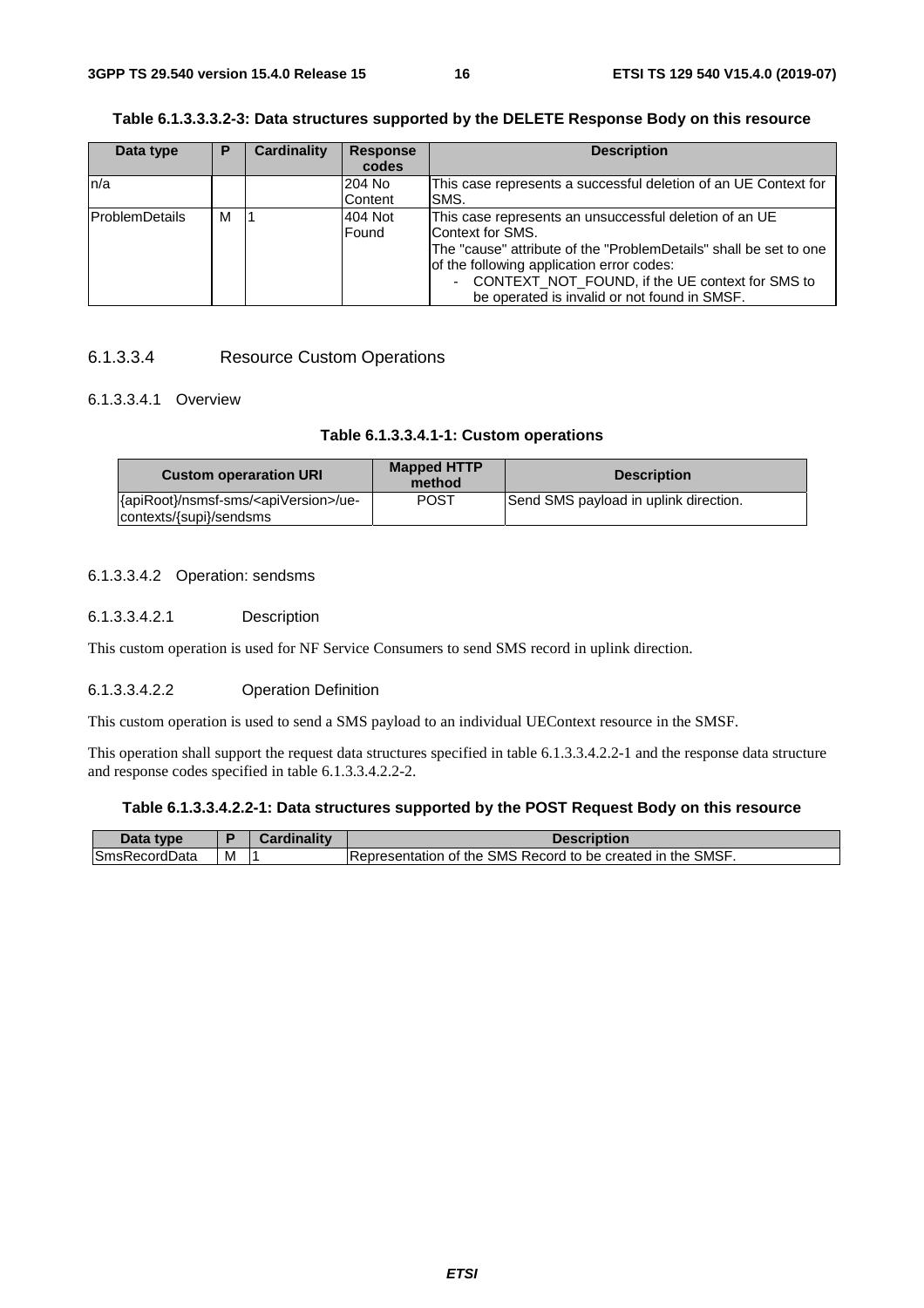|  | Table 6.1.3.3.4.2.2-2: Data structures supported by the POST Response Body on this resource |  |  |  |
|--|---------------------------------------------------------------------------------------------|--|--|--|
|--|---------------------------------------------------------------------------------------------|--|--|--|

| Data type                        | P | <b>Cardinality</b> | <b>Response</b><br>codes | <b>Description</b>                                                                                                                                                                                                                                                                                                              |
|----------------------------------|---|--------------------|--------------------------|---------------------------------------------------------------------------------------------------------------------------------------------------------------------------------------------------------------------------------------------------------------------------------------------------------------------------------|
| <b>SmsRecordDelive</b><br>ryData | м |                    | 200 OK                   | This case represents the successful of sending SMS record in<br>uplink direction, with necessary response data.                                                                                                                                                                                                                 |
| <b>ProblemDetails</b>            | м |                    | 400 Bad<br>Request       | This case represents an unsuccessful delivery of SMS payload.<br>The "cause" attribute of the "ProbmenDetails" shall be set to<br>one of the following application error codes:<br>SMS PAYLOAD MISSING, if the expected SMS<br>payload content is missing;<br>SMS_PAYLOAD_ERROR, if error exists in the SMS<br>payload content. |
| ProblemDetails                   | м |                    | 403<br>Forbidden         | This case represents an unsuccessful delivery of SMS payload.<br>The "cause" attribute of the "ProbmenDetails" shall be set to<br>one of the following application error codes:<br>SERVICE_NOT_ALLOWED, if SMS service is not<br>allowed for the given service user;                                                            |
| ProblemDetails                   | м |                    | 404 Not<br>Found         | This case represents an unsuccessful delivery of SMS payload.<br>The "cause" attribute of the "ProblemDetails" shall be set to one<br>of the following application error codes:<br>CONTEXT_NOT_FOUND, if the UE context for SMS to<br>be operated is invalid or not found in SMSF.                                              |

### 6.1.4 Custom Operations without associated resources

In this release of this specification, no custom operations without associated resources are defined.

### 6.1.5 Notifications

In this release of this specification, no notification procedures are defined.

### 6.1.6 Data Model

### 6.1.6.1 General

This clause specifies the application data model supported by the API.

Table 6.1.6.1-1 specifies the data types defined for the Nsmsf service based interface protocol.

| Data type             | <b>Section defined</b> | <b>Description</b>                                                                                             |
|-----------------------|------------------------|----------------------------------------------------------------------------------------------------------------|
| UeSmsContextData      | See 6.1.6.2.2          | Information used for activating SMS service for a service<br>user, or updating the parameters for SMS service. |
| <b>SmsRecordData</b>  | See 6.1.6.2.3          | Information within request message invoking UplinkSMS<br>service operation, for delivering SMS payload.        |
| SmsRecordDeliveryData | See 6.1.6.2.6          | Information for result of invoking UplinkSMS service<br>operation.                                             |

Table 6.1.6.1-2 specifies data types re-used by the Nsmsf service based interface protocol from other specifications, including a reference to their respective specifications and when needed, a short description of their use within the Nsmsf service based interface.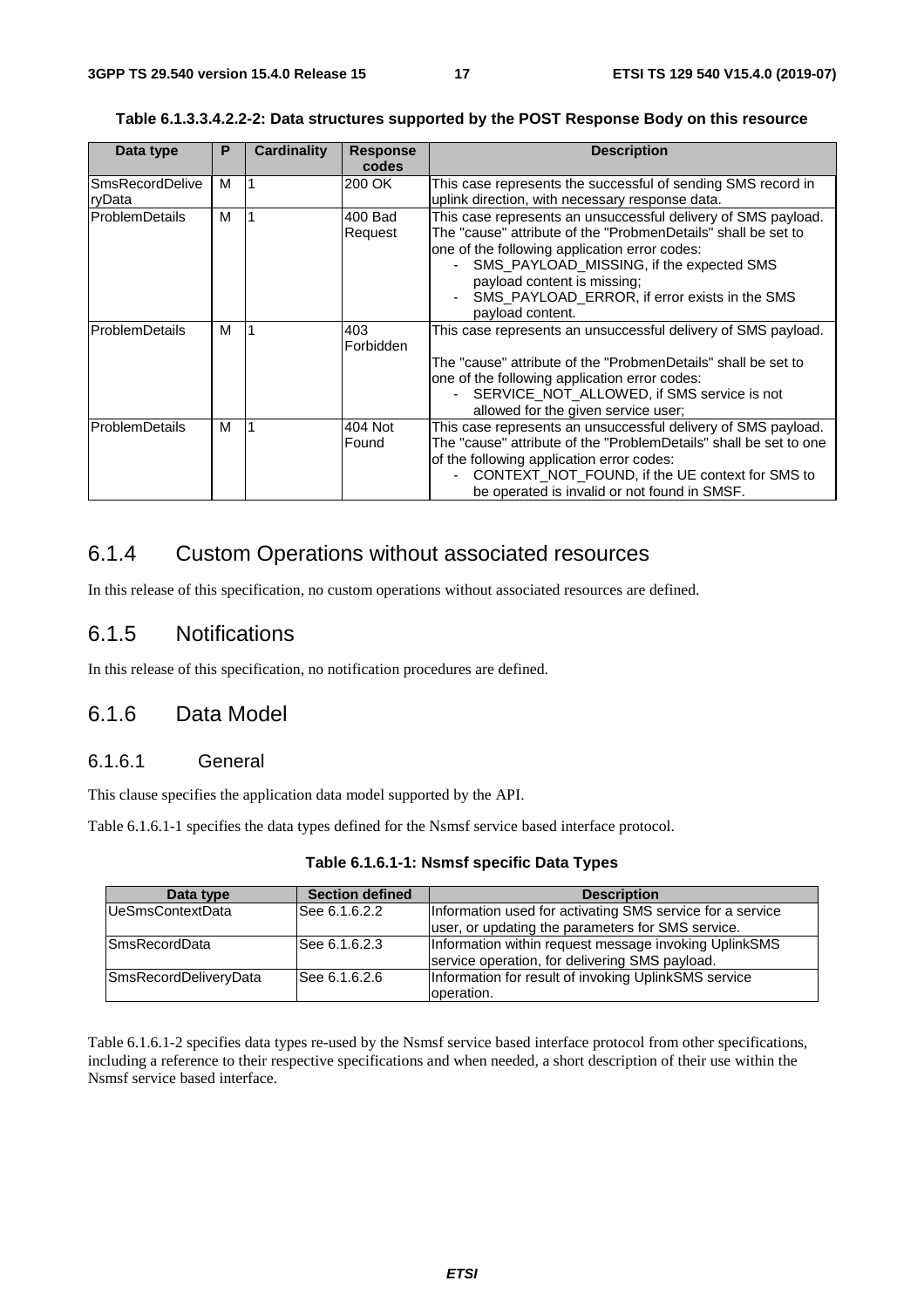| Data type              | <b>Reference</b>   | <b>Comments</b>                                               |
|------------------------|--------------------|---------------------------------------------------------------|
| Supi                   | 3GPP TS 29.571 [6] | <b>Subscription Permanent Identifier</b>                      |
| Gpsi                   | 3GPP TS 29.571 [6] | <b>General Public Subscription Identifier</b>                 |
| Pei                    | 3GPP TS 29.571 [6] | Permanent Equipment, it contains an IMEI or IMEISV.           |
| Guami                  | 3GPP TS 29.571 [6] | Globally Unique AMF Identifier                                |
| AccessType             | 3GPP TS 29.571 [6] | Access Type (3GPP or non-3GPP access)                         |
| UserLocation           | 3GPP TS 29.571 [6] | User location information                                     |
| TimeZone               | 3GPP TS 29.571 [6] | User time zone information                                    |
| Nflnstanceld           | 3GPP TS 29.571 [6] | <b>INF Instance ID</b>                                        |
| <b>RefToBinaryData</b> | 3GPP TS 29.571 [6] | Information for indicating the binary content of SMS payload. |
| TraceData              | 3GPP TS 29.571 [6] | Trace control and configuration parameters                    |
| BackupAmfInfo          | 3GPP TS 29.571 [6] | <b>Backup AMF Information</b>                                 |
| <b>NfGroupId</b>       | 3GPP TS 29.571 [6] | Network Function Group Id                                     |

#### **Table 6.1.6.1-2: Nsmsf re-used Data Types**

## 6.1.6.2 Structured data types

#### 6.1.6.2.1 Introduction

This clause defines the structures to be used in resource representations.

#### 6.1.6.2.2 Type: UeSmsContextData

#### **Table 6.1.6.2.2-1: Definition of type UeSmsContextData**

| <b>Attribute name</b>                     | Data type    | P              | <b>Cardinality</b> | <b>Description</b>                                                                                                                                                                                                                                                                                                                            |
|-------------------------------------------|--------------|----------------|--------------------|-----------------------------------------------------------------------------------------------------------------------------------------------------------------------------------------------------------------------------------------------------------------------------------------------------------------------------------------------|
| Supi<br>supi                              |              | м              |                    | This IE shall be present, and it shall contain the<br>subscriber permanent identify of the service user.                                                                                                                                                                                                                                      |
| gpsi                                      | Gpsi         | O              | 0.1                | When present, this IE shall contain the generic<br>public subscriber identifier of the service user.                                                                                                                                                                                                                                          |
| pei                                       | Pei          | $\Omega$       | 0.1                | When present, this IE shall contain the IMEI or<br>IMEISV of the service user.                                                                                                                                                                                                                                                                |
| accessType                                | AccessType   |                | Ι1                 | This IE shall be present, and it shall contain the<br>access type from which the service user accesses to<br>network.                                                                                                                                                                                                                         |
| amfld                                     | Nflnstanceld | M              |                    | This IE shall be present, and it shall contain the NF<br>instance ID of the requesting AMF.                                                                                                                                                                                                                                                   |
| guamis                                    | array(Guami) | $\circ$        | 1N                 | When present, this IE shall contain the GUAMI(s) of<br>the AMF.                                                                                                                                                                                                                                                                               |
| ueLocation                                | UserLocation | $\circ$        | 0.1                | When present, this IE shall contain the UE location<br>information (e.g. TAI and CGI).                                                                                                                                                                                                                                                        |
| lueTimeZone                               | TimeZone     |                | 0.1                | When present, this IE shall contain the current time<br>zone of the service user.                                                                                                                                                                                                                                                             |
| traceData<br>TraceData                    |              | 0.1<br>$\circ$ |                    | Trace Data. The Null value indicates that trace is not<br>active.                                                                                                                                                                                                                                                                             |
| array(BackupAmf<br>backupAmfInfo<br>Info) |              | C              | 1N                 | This IE shall be included if the NF service consumer<br>is an AMF and the AMF supports the AMF<br>management without UDSF when the UE Context for<br>SMS to be created in the SMSF, or to be updated in<br>the SMSF.<br>The SMSF uses this attribute to do an NRF query in<br>order to invoke later services in a backup AMF e.g.<br>Namf MT. |
| udmGroupId                                | NfGroupId    | O              | 0.1                | Identity of the UDM group serving the supi                                                                                                                                                                                                                                                                                                    |
| routingIndicator                          | string       | O              | 0.1                | When present, it shall indicate the Routing Indicator<br>of the UE.                                                                                                                                                                                                                                                                           |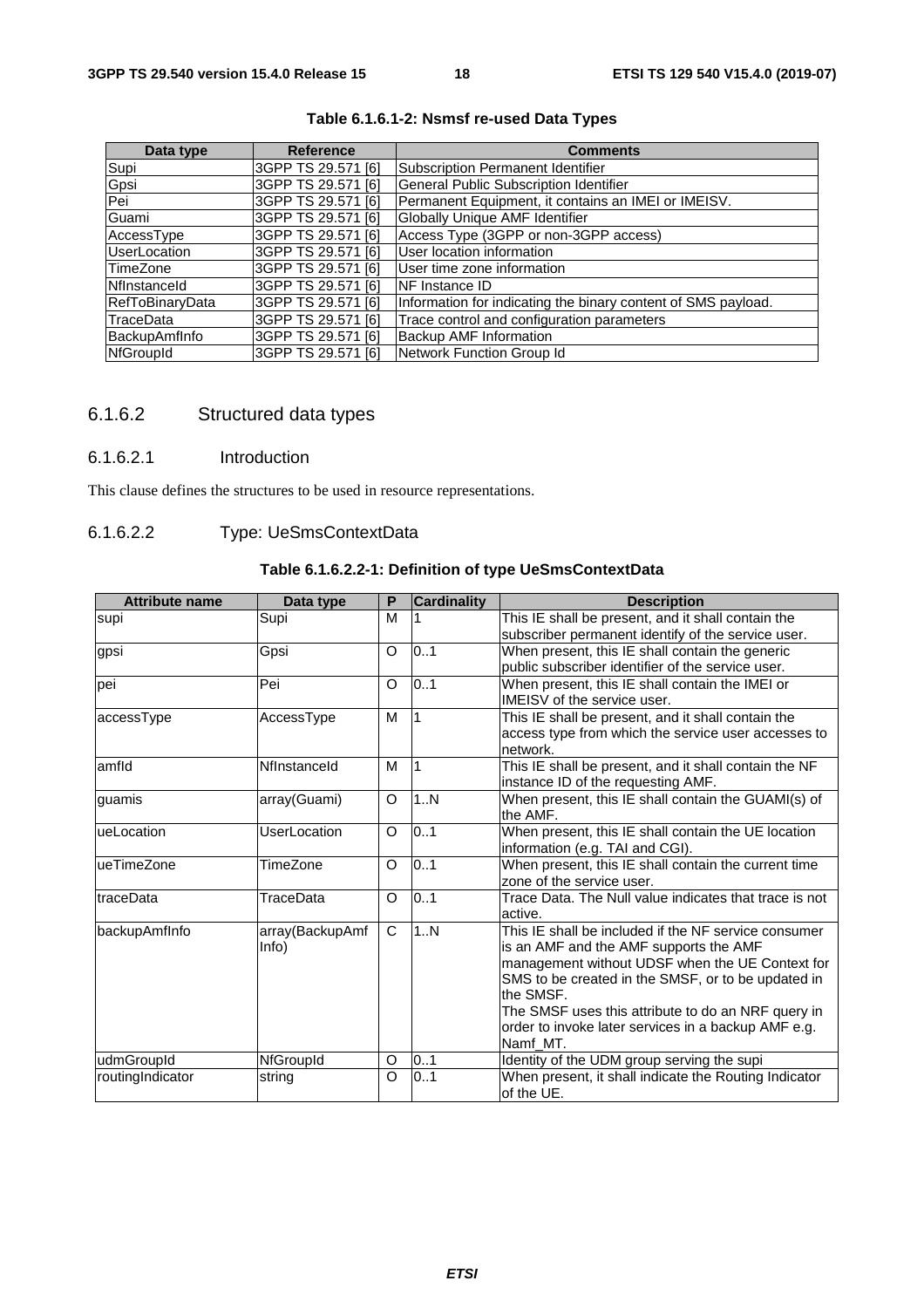#### 6.1.6.2.3 Type: SmsRecordData

| <b>Attribute name</b> | Data type              | P        | <b>Cardinality</b> | <b>Description</b>                                   |
|-----------------------|------------------------|----------|--------------------|------------------------------------------------------|
| smsRecordId           | RecordId               | М        |                    | This IE shall be present, and it shall contain the   |
|                       |                        |          |                    | record id uniquely identify a message carrying SMS   |
|                       |                        |          |                    | payload.                                             |
| smsPayload            | <b>RefToBinaryData</b> | м        |                    | This IE shall be present, and it shall contain the   |
|                       |                        |          |                    | reference to Binary Data (see clause 6.1.6.4)        |
| gpsi                  | Gpsi                   | $\Omega$ | 101                | When present, this IE shall contain the global       |
|                       |                        |          |                    | permanent subscriber identifier of the service user. |
| pei                   | Pei                    | $\Omega$ | 101                | When present, this IE shall contain the IMEI or      |
|                       |                        |          |                    | <b>IMEISV</b> of the service user.                   |
| accessType            | AccessType             | $\circ$  | 0.1                | This IE shall be present, and it shall contain the   |
|                       |                        |          |                    | access type from which the service user accesses to  |
|                       |                        |          |                    | network.                                             |
| ueLocation            | UserLocation           | $\Omega$ | 101                | When present, this IE shall contain the UE location  |
|                       |                        |          |                    | information (e.g. TAI and CGI).                      |
| ueTimeZone            | TimeZone               | O        | 101                | When present, this IE shall contain the time zone of |
|                       |                        |          |                    | the service user.                                    |

#### **Table 6.1.6.2.3-1: Definition of type SmsRecordData**

6.1.6.2.4 Void

#### 6.1.6.2.5 Type: SmsRecordDeliveryData

#### **Table 6.1.6.2.5-1: Definition of type SmsRecordDeliveryData**

| <b>Attribute name</b> | Data type             |   | <b>Cardinality</b> | <b>Description</b>                                                                                                                                                     |
|-----------------------|-----------------------|---|--------------------|------------------------------------------------------------------------------------------------------------------------------------------------------------------------|
| <b>IsmsRecordId</b>   | RecordId              | M |                    | This IE shall be present, and it shall contain the<br>record id uniquely identify a message carrying SMS<br>payload.                                                   |
| deliveryStatus        | SmsDeliveryStat<br>us | м |                    | This IE shall be present, and it shall indicate the<br>status of SMS payload delivery attempt in the SMSF,<br>after SMSF receiving SMS payload on Nsmsf<br>linterface. |

### 6.1.6.3 Simple data types and enumerations

#### 6.1.6.3.1 Introduction

This clause defines simple data types and enumerations that can be referenced from data structures defined in the previous clauses.

#### 6.1.6.3.2 Simple data types

The simple data types defined in table 6.1.6.3.2-1 shall be supported.

| <b>Type Name</b> | <b>Type Definition</b> | <b>Description</b>                                              |
|------------------|------------------------|-----------------------------------------------------------------|
| Recordid         | string                 | String uniquely identifying a record in the SMSF. The format of |
|                  |                        | RecordId is implementation specific, e.g. using UUID format.    |
|                  |                        | In an OpenAPI Specification [3] schema, the format shall be     |
|                  |                        | designated as "RecordId".                                       |

#### **Table 6.1.6.3.2-1: Simple data types**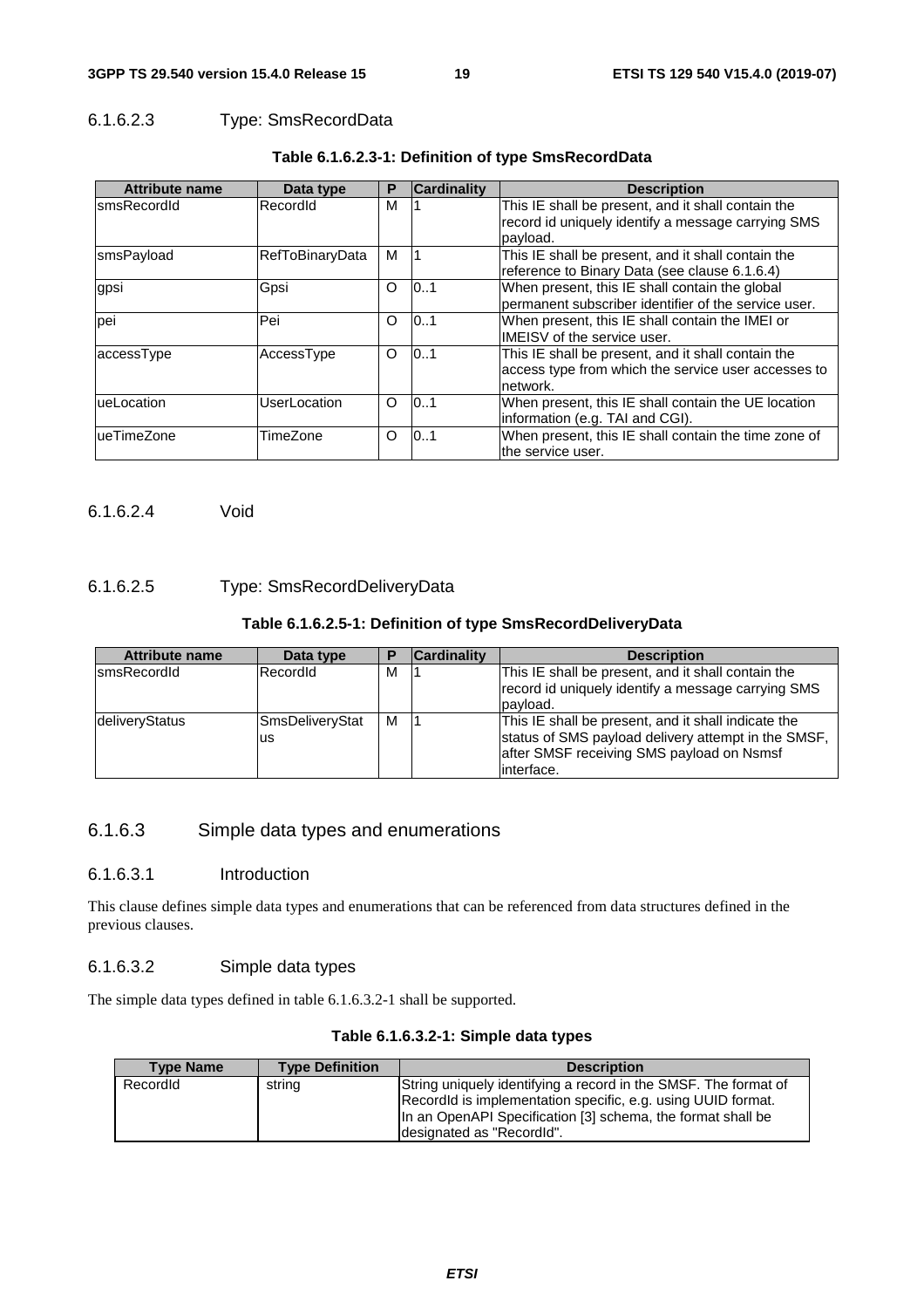#### 6.1.6.3.3 Enumeration: SmsDeliveryStatus

The enumeration SmsDeliveryStatus represents the status of SMS payload delivery attempt at the SMSF. It shall comply with the previsions defined in table 6.1.5.3.3-1.

#### **Table 6.1.6.3.3-1: Enumeration SmsDeliveryStatus**

| <b>Enumeration value</b> | <b>Description</b>                                        |
|--------------------------|-----------------------------------------------------------|
| SMS DELIVERY PENDING     | The SMS payload delivery at SMSF is pended.               |
| SMS DELIVERY COMPLETED   | The SMS payload delivery at SMSF is completed.            |
| SMS DELIVERY FAILED      | The SMS payload delivery at SMSF is failed due to certain |
|                          | reasons.                                                  |

#### 6.1.6.4 Binary data

#### 6.1.6.4.1 Introduction

This clause defines the binary data that shall be supported in a binary body part in an HTTP multipart message (see clauses 6.1.2.2.2 and 6.1.2.4), to support delivery of binary content of SMS payload.

#### 6.1.6.4.2 SMS Payload Information

SMS Payload Information shall encode a SMS payload as specified in 3GPP TS 23.040 [11] and 3GPP TS 24.011 [12], using the vnd.3gpp.sms content-type.

SMS Payload Information may encode e.g. the following content:

- CP-DATA, CP-ACK, CP-ERROR as specified in 3GPP TS 23.040 [11] and 3GPP TS 24.011 [12];

### 6.1.7 Error Handling

#### 6.1.7.1 General

HTTP error handling shall be supported as specified in clause 5.2.4 of 3GPP TS 29.500 [4].

#### 6.1.7.2 Protocol Errors

Protocol errors handling shall be supported as specified in clause 5.2.7 of 3GPP TS 29.500 [4].

#### 6.1.7.3 Application Errors

The common application errors defined in the Table 5.2.7.2-1 in 3GPP TS 29.500 [4] may also be used for the Nsmsf\_SMService service, and the following application errors listed in Table 6.1.7.3-1 are specific for the Nsmsf\_SMService service.

| <b>Application Error</b> | <b>HTTP status code</b> | <b>Description</b>                                           |
|--------------------------|-------------------------|--------------------------------------------------------------|
| USER_NOT_FOUND           | 404 Not Found           | The provided subscriber identifier is invalid or the service |
|                          |                         | luser not found from UDM.                                    |
| CONTEXT NOT FOUND        | 404 Not Found           | The UE context for SMS to be operated is invalid or not      |
|                          |                         | found in SMSF.                                               |
| SERVICE NOT ALLOWED      | 403 Forbidden           | The requested service is not allowed for this service user.  |
| SMS_PAYLOAD_MISSING      | 400 Bad Request         | The expected SMS payload content is missing.                 |
| SMS_PAYLOAD_ERROR        | 400 Bad Request         | Errors exist in the format of SMS payload.                   |

**Table 6.1.7.3-1: Application errors**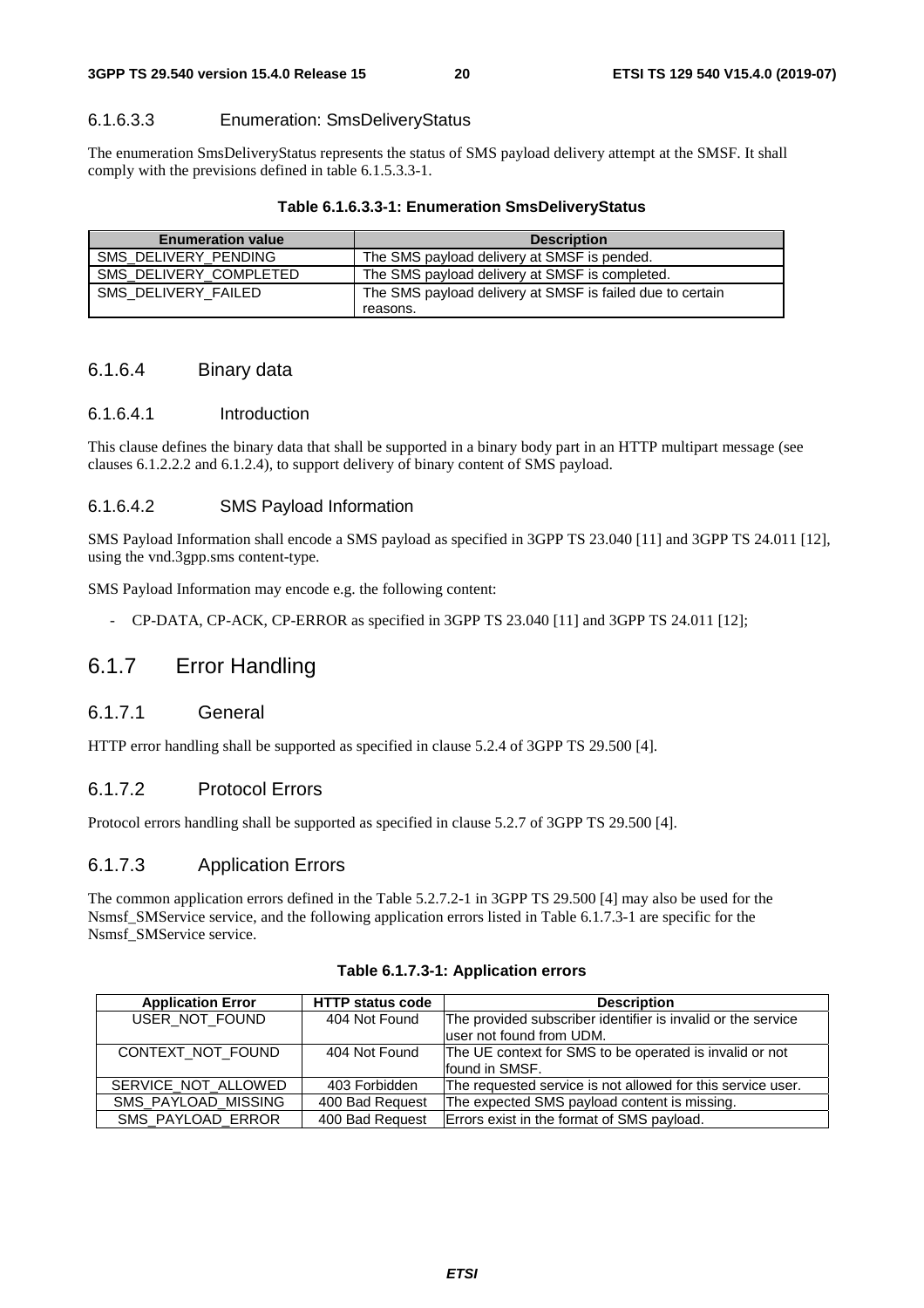### 6.1.8 Feature negotiation

The optional features in table 6.1.8-1 are defined for the Nsmsf\_SMService API. They shall be negotiated using the extensibility mechanism defined in clause 6.6 of 3GPP TS 29.500 [4].

#### **Table 6.1.8-1: Supported Features**

| <b>Feature number</b> | Feature Name | <b>Description</b> |
|-----------------------|--------------|--------------------|
|                       |              |                    |

### 6.1.9 Security

As indicated in 3GPP TS 33.501 [13] and 3GPP TS 29.500 [4], the access to the Nsmsf\_SMService API may be authorized by means of the OAuth2 protocol (see IETF RFC 6749 [14]), based on local configuration, using the "Client Credentials" authorization grant, where the NRF (see 3GPP TS 29.510 [15]) plays the role of the authorization server.

If OAuth2 is used, an NF Service Consumer, prior to consuming services offered by the Nsmsf\_SMService API, shall obtain a "token" from the authorization server, by invoking the Access Token Request service, as described in 3GPP TS 29.510 [15], clause 5.4.2.2.

NOTE: When multiple NRFs are deployed in a network, the NRF used as authorization server is the same NRF that the NF Service Consumer used for discovering the Nsmsf\_SMService service.

 The Nsmsf\_SMService API defines a single scope "nsmsf-sms" for OAuth2 authorization (as specified in 3GPP TS 33.501 [13]) for the entire API, and it does not define any additional scopes at resource or operation level.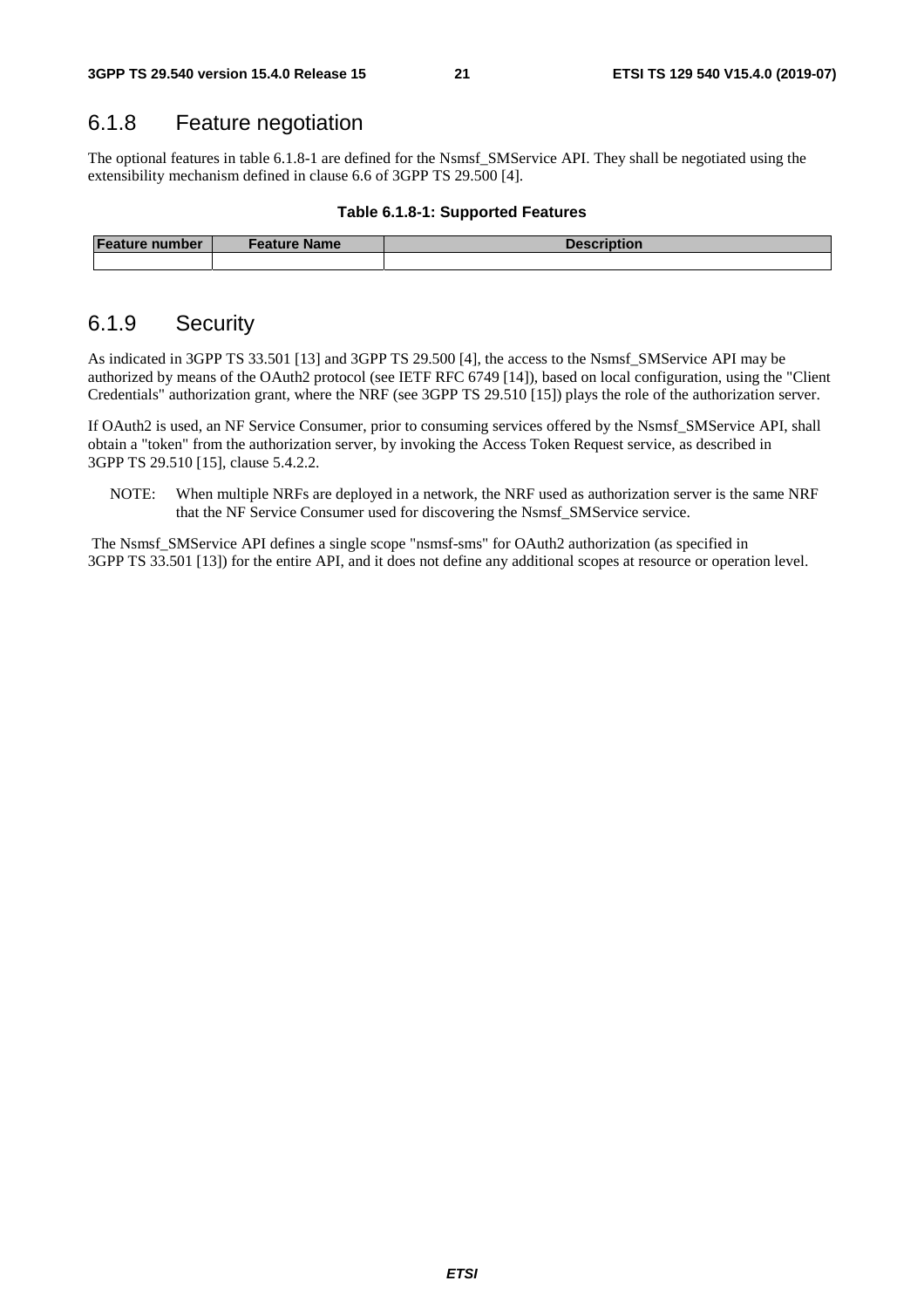## Annex A (normative): OpenAPI specification

### A.1 General

This Annex specifies the formal definition of the Nsmsf\_SMService service. It consists of OpenAPI 3.0.0 specifications, in YAML format.

This Annex takes precedence when being discrepant to other parts of the specification with respect to the encoding of information elements and methods within the API(s).

NOTE 1: The semantics and procedures, as well as conditions, e.g. for the applicability and allowed combinations of attributes or values, not expressed in the OpenAPI definitions but defined in other parts of the specification also apply.

Informative copies of the OpenAPI specification files contained in this 3GPP Technical Specification are available on the public 3GPP file server in the following locations (see clause 5B of the 3GPP TR 21.900 [16] for further information):

- [https://www.3gpp.org/ftp/Specs/archive/OpenAPI/<Release>/](https://www.3gpp.org/ftp/Specs/archive/OpenAPI/%3cRelease%3e/), and
- [https://www.3gpp.org/ftp/Specs/<Plenary>/<Release>/OpenAPI/.](https://www.3gpp.org/ftp/Specs/%3cPlenary%3e/%3cRelease%3e/OpenAPI/)
- NOTE 2: To fetch the OpenAPI specification file after CT#83 plenary meeting for Release 15 in the above links  $\leq$ Plenary must be replaced with the date the CT Plenary occurs, in the form of year-month (yyyy-mm), e.g. for CT#83 meeting <Plenary> must be replaced with value "2019-03" and <Release> must be replaced with value "Rel-15".

### A.2 Nsmsf\_SMService API

```
openapi: 3.0.0 
info: 
   version: '2.0.1' 
   title: 'Nsmsf_SMService Service API' 
   description: | 
     SMSF SMService. 
     © 2019, 3GPP Organizational Partners (ARIB, ATIS, CCSA, ETSI, TSDSI, TTA, TTC). 
     All rights reserved. 
security: 
   - oAuth2ClientCredentials: 
     - nsmsf-sms 
   - {} 
servers: 
   - url: '{apiRoot}/nsmsf-sms/v2' 
     variables: 
       apiRoot: 
         default: https://example.com 
         description: apiRoot as defined in clause clause 4.4 of 3GPP TS 29.501. 
paths: 
   /ue-contexts/{supi}: 
     put: 
       summary: Activate SMS Service for a given UE 
       operationId: SMServiceActivation 
      tags:
          - UEContext (Document) 
       parameters: 
          - name: supi 
            in: path 
            required: true 
            description: Subscriber Permanent Identifier (SUPI) 
            schema: 
              type: string 
       requestBody: 
          content: 
            application/json: 
              schema: 
                $ref: '#/components/schemas/UeSmsContextData'
```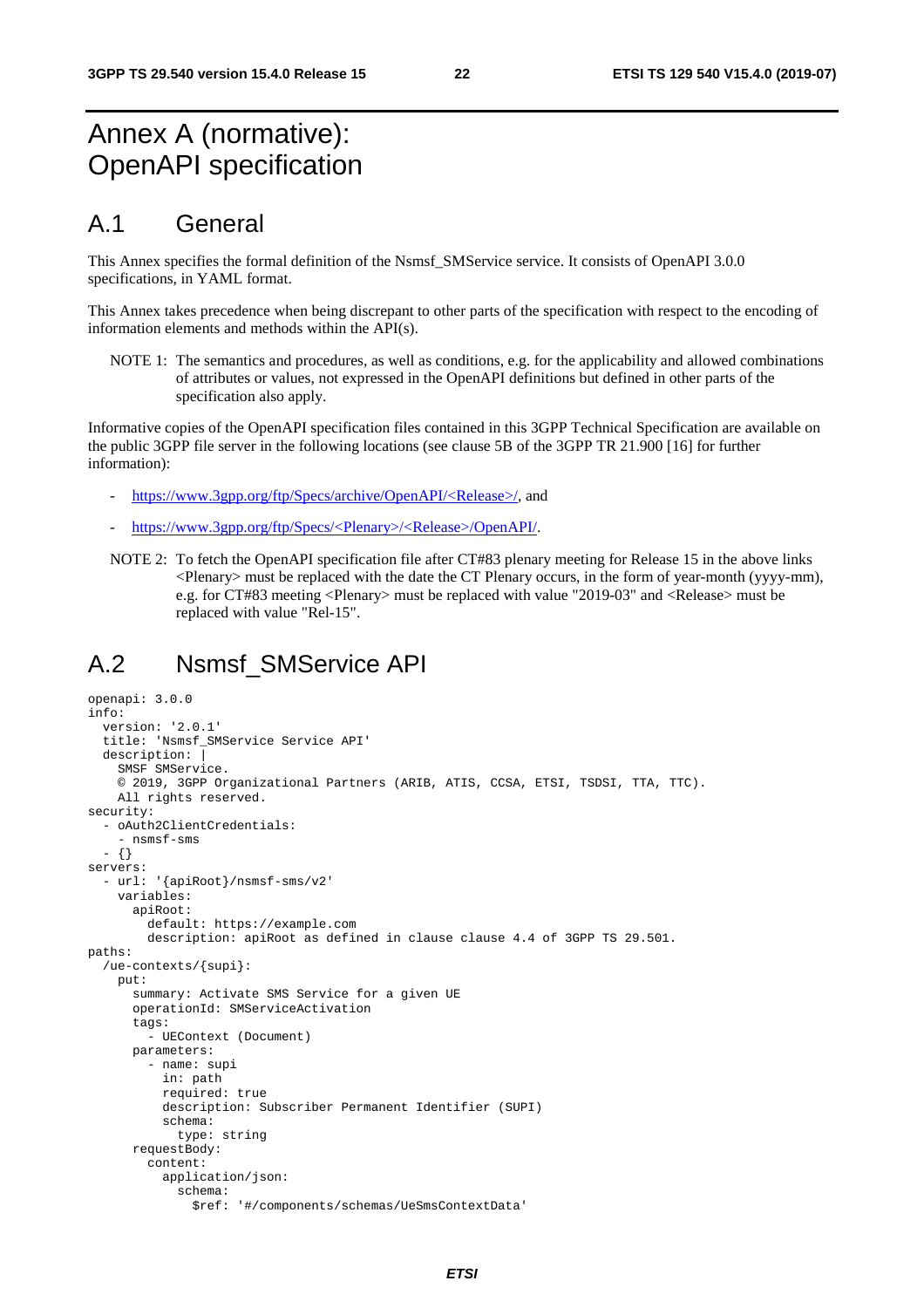required: true responses: '201': description: UE Context for SMS is created in SMSF content: application/json: schema: \$ref: '#/components/schemas/UeSmsContextData' headers: Location: description: 'Contains the URI of the newly created resource, according to the structure: {apiRoot}/nsmsf-sms/<apiVersion>/ue-contexts/{supi}' required: true schema: type: string '204': description: UE Context for SMS is updated in SMSF '400': description: Invalid Service Request content: application/problem+json: schema: \$ref: 'TS29571\_CommonData.yaml#/components/schemas/ProblemDetails' '403': description: Unable to create/update UE Context for SMS in SMSF content: application/problem+json: schema: \$ref: 'TS29571\_CommonData.yaml#/components/schemas/ProblemDetails' '404': description: Unable to found subscription for service user or UE Context for SMS in SMSF content: application/problem+json: schema: \$ref: 'TS29571\_CommonData.yaml#/components/schemas/ProblemDetails' '503': description: Service Unavailable content: application/problem+json: schema: \$ref: 'TS29571\_CommonData.yaml#/components/schemas/ProblemDetails' default: description: Unexpected error content: application/problem+json: schema: \$ref: 'TS29571\_CommonData.yaml#/components/schemas/ProblemDetails' delete: summary: Deactivate SMS Service for a given UE operationId: SMServiceDeactivation tags: - UEContext (Document) parameters: - name: supi in: path required: true description: Subscriber Permanent Identifier (SUPI) schema: type: string responses: '204': description: UE Context for SMS is deleted from SMSF '400': description: Invalid Service Request content: application/problem+json: schema: \$ref: 'TS29571\_CommonData.yaml#/components/schemas/ProblemDetails' '404': description: Unable to found UE Context for SMS in SMSF content: application/problem+json: schema: \$ref: 'TS29571\_CommonData.yaml#/components/schemas/ProblemDetails' '503': description: Service Unavailable content: application/problem+json: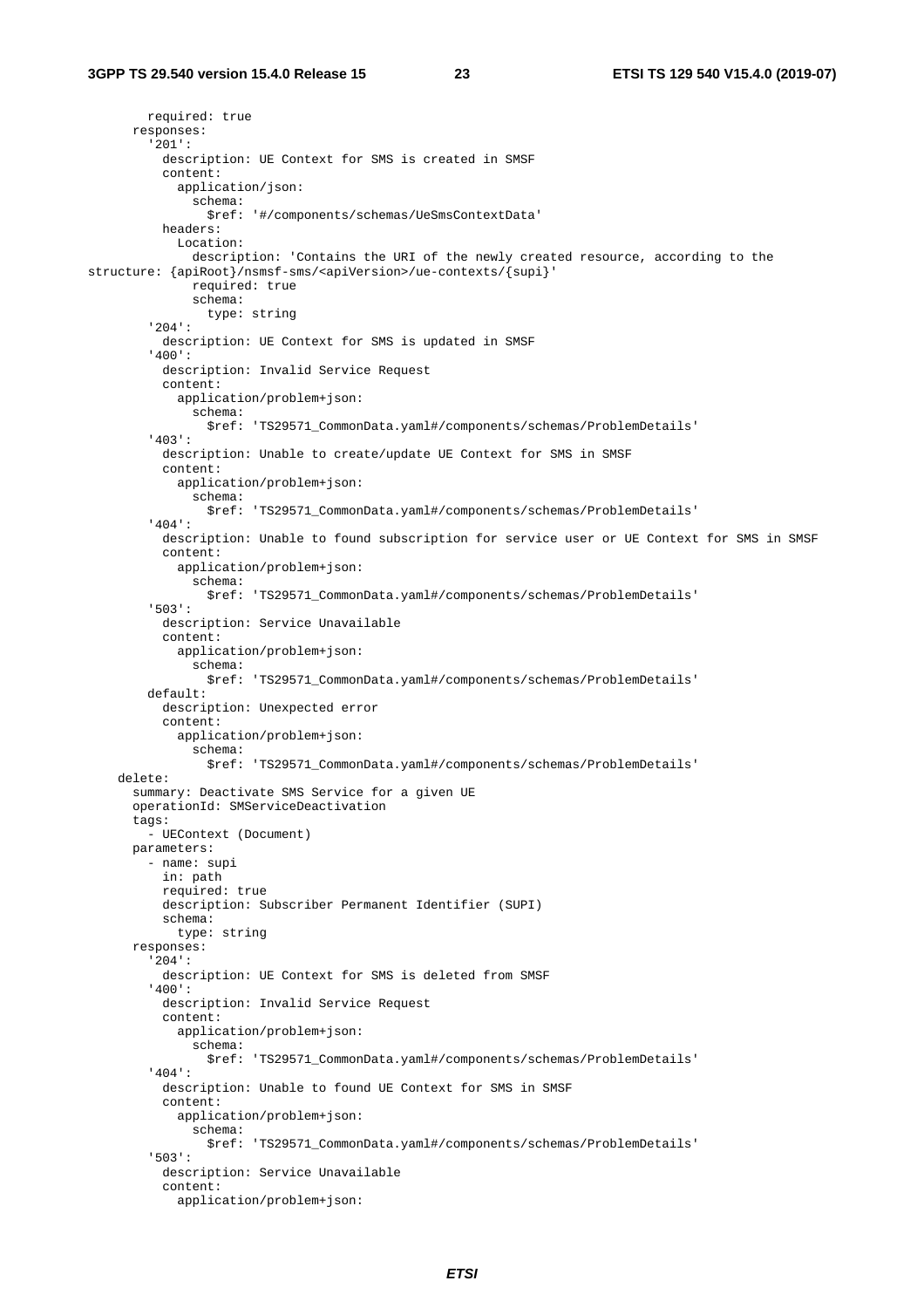```
 schema: 
                  $ref: 'TS29571_CommonData.yaml#/components/schemas/ProblemDetails' 
   /ue-contexts/{supi}/sendsms: 
     post: 
       summary: Send SMS payload for a given UE 
       operationId: SendSMS 
       tags: 
         - UEContext (Document) 
       parameters: 
         - name: supi 
           in: path 
           required: true 
           description: Subscriber Permanent Identifier (SUPI) 
            schema: 
             type: string 
       requestBody: 
         content: 
           multipart/related: 
              schema: 
                type: object 
                properties: 
                  jsonData: 
                     $ref: '#/components/schemas/SmsRecordData' 
                  binaryPayload: 
                    type: string 
                     format: binary 
              encoding: 
                jsonData: 
                  contentType: application/json 
                binaryPayload: 
                  contentType: application/vnd.3gpp.sms 
                  headers: 
                    Content-Id: 
                      schema: 
                         type: string 
         required: true 
       responses: 
          '200': 
           description: SMS payload is received by SMSF, and is being delivered out 
            content: 
              application/json: 
                schema: 
                  $ref: '#/components/schemas/SmsRecordDeliveryData' 
          '400': 
           description: Invalid Service Request 
            content: 
              application/problem+json: 
                schema: 
                  $ref: 'TS29571_CommonData.yaml#/components/schemas/ProblemDetails' 
          '403': 
           description: Unable to deliver SMS at SMSF 
            content: 
              application/problem+json: 
                schema: 
                  $ref: 'TS29571_CommonData.yaml#/components/schemas/ProblemDetails' 
          '404': 
           description: Unable to found UE Context for SMS in SMSF 
            content: 
              application/problem+json: 
                schema: 
                  $ref: 'TS29571_CommonData.yaml#/components/schemas/ProblemDetails' 
          '503': 
           description: Service Unavailable 
            content: 
              application/problem+json: 
                schema: 
                  $ref: 'TS29571_CommonData.yaml#/components/schemas/ProblemDetails' 
components: 
   securitySchemes: 
     oAuth2ClientCredentials: 
       type: oauth2 
       flows: 
         clientCredentials: 
           tokenUrl: '{nrfApiRoot}/oauth2/token' 
            scopes: 
              nsmsf-sms: Access to the nsmsf-sms API 
   schemas: 
     UeSmsContextData:
```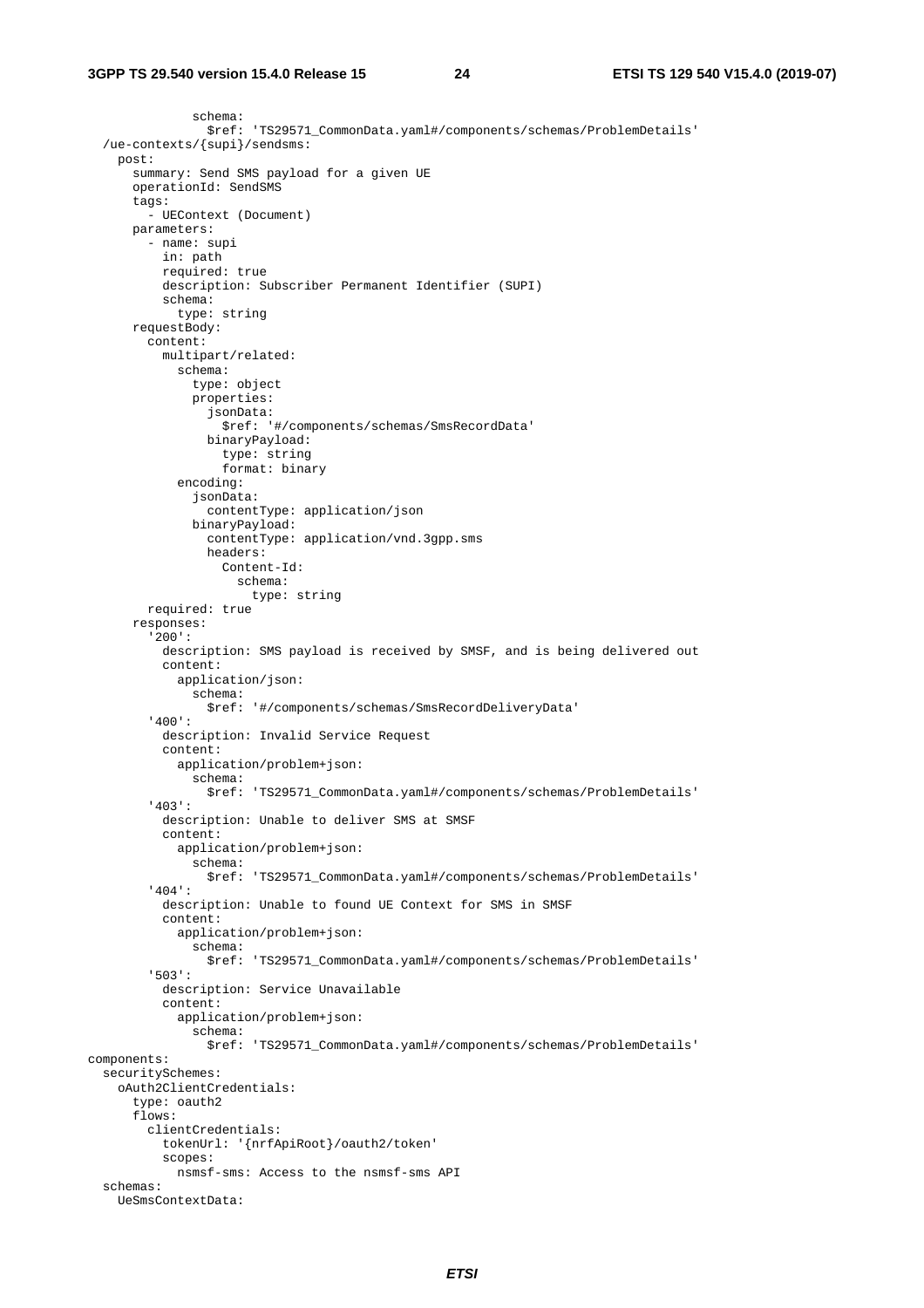type: object required: - supi - amfId - accessType properties: supi: \$ref: 'TS29571\_CommonData.yaml#/components/schemas/Supi' pei: \$ref: 'TS29571\_CommonData.yaml#/components/schemas/Pei' amfId: \$ref: 'TS29571\_CommonData.yaml#/components/schemas/NfInstanceId' guamis: type: array items: \$ref: 'TS29571\_CommonData.yaml#/components/schemas/Guami' minItems: 1 accessType: \$ref: 'TS29571\_CommonData.yaml#/components/schemas/AccessType' gpsi: \$ref: 'TS29571\_CommonData.yaml#/components/schemas/Gpsi' ueLocation: \$ref: 'TS29571\_CommonData.yaml#/components/schemas/UserLocation' ueTimeZone: \$ref: 'TS29571\_CommonData.yaml#/components/schemas/TimeZone' traceData: \$ref: 'TS29571\_CommonData.yaml#/components/schemas/TraceData' backupAmfInfo: type: array items: \$ref: 'TS29571\_CommonData.yaml#/components/schemas/BackupAmfInfo' minItems: 1 udmGroupId: \$ref: 'TS29571\_CommonData.yaml#/components/schemas/NfGroupId' routingIndicator: type: string SmsRecordData: type: object required: - smsRecordId - smsPayload properties: smsRecordId: \$ref: '#/components/schemas/RecordId' smsPayload: \$ref: 'TS29571\_CommonData.yaml#/components/schemas/RefToBinaryData' accessType: \$ref: 'TS29571\_CommonData.yaml#/components/schemas/AccessType' gpsi: \$ref: 'TS29571\_CommonData.yaml#/components/schemas/Gpsi' pei: \$ref: 'TS29571\_CommonData.yaml#/components/schemas/Pei' ueLocation: \$ref: 'TS29571\_CommonData.yaml#/components/schemas/UserLocation' ueTimeZone: \$ref: 'TS29571\_CommonData.yaml#/components/schemas/TimeZone' RecordId: type: string SmsRecordDeliveryData: type: object required: - smsRecordId - deliveryStatus properties: smsRecordId: \$ref: '#/components/schemas/RecordId' deliveryStatus: \$ref: '#/components/schemas/SmsDeliveryStatus' SmsDeliveryStatus: type: string enum: - SMS\_DELIVERY\_PENDING - SMS\_DELIVERY\_COMPLETED - SMS\_DELIVERY\_FAILED externalDocs: description: 3GPP TS 29.540 V15.3.0; 5G System; SMS Services; Stage 3 url: 'http://www.3gpp.org/ftp/Specs/archive/29\_series/29.540/'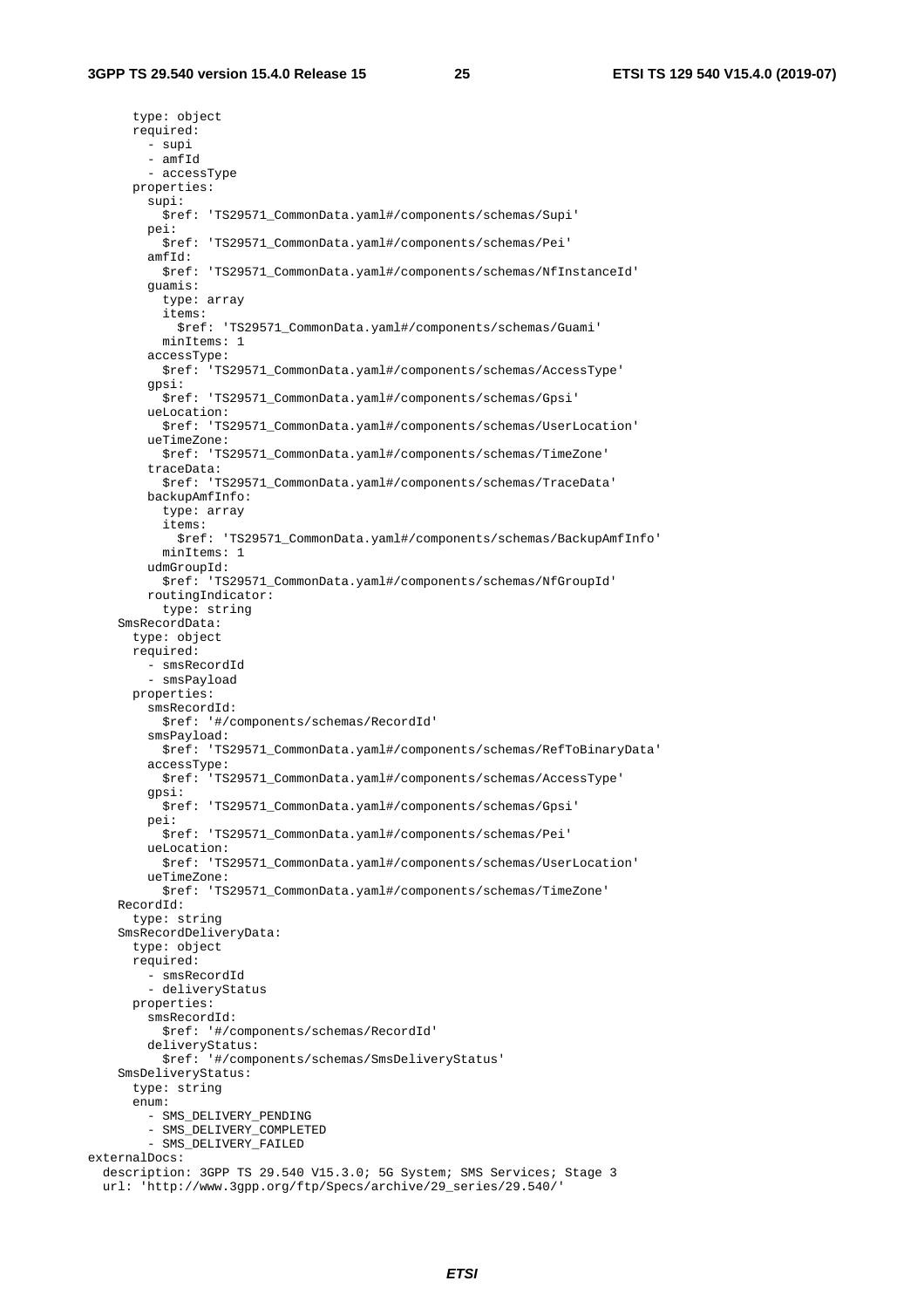## Annex B (Informative): HTTP Multipart Messages

## B.1 Example of HTTP multipart message

This Annex provides a (partial) example of HTTP multipart message. The example does not aim to be a complete representation of the HTTP message, e.g. additional information or headers can be included.

This Annex is informative and the normative descriptions in this specification prevail over the description in this Annex if there is any difference.

B.2 Void

### B.3 Example HTTP multipart message with SMS binary data

Example HTTP multipart message with SMS binary data:

```
POST /example.com/nsmsf-sms/v1/ue-contexts/{supi}/sendsms HTTP/2 
Content-Type: multipart/related; boundary=----Boundary 
Content-Length: xyz 
------Boundary 
Content-Type: application/json 
{ 
     "smsRecordId": "777c3edf-129f-486e-a3f8-c48e7b515605", 
 "smsPayload": { 
 "contentId": "sms" 
      }, 
     "gpsi": "msisdn-8613915900000", 
     "pei": "imei-123456789012345", 
     "accessType": "3GPP_ACCESS", 
     "ueLocation": { 
         "nrLocation": { 
            "tai": { 
 "plmnId": { 
 "mcc": "46", 
                    "mnc": "000" 
 }, 
 "tac": "A01001", 
             "ncgi": { 
                "plmnId": { 
                    "mcc": "46", 
                    "mnc": "000" 
                }, 
            "nrCellId": "225BD6007" 
 } 
         } 
   }, 
     "ueTimeZone": "+08:00" 
} 
------Boundary 
Content-Type: application/vnd.3gpp.sms 
Content-Id: sms 
{ … SMS Message binary data …}
------Boundary
```
The JSON part of the HTTP POST message includes an attribute named "smsPayload" which refers to RefToBinaryData structure. The "contentId" of RefToBinaryData is encoded as a string and used to reference the value of the Content-ID header field of the binary body part.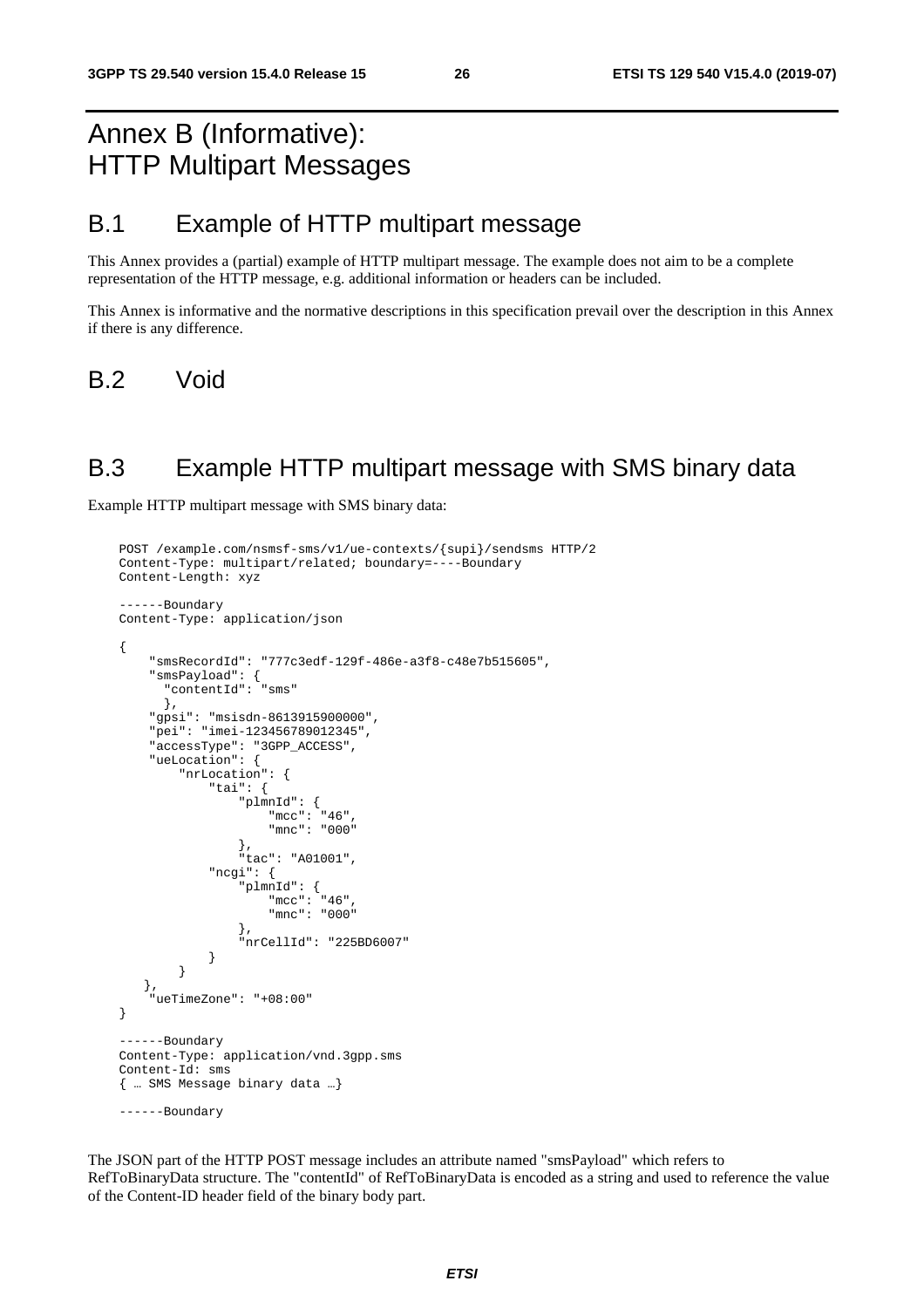## Annex C (informative): Change history

| <b>Change history</b> |                |             |      |                |                  |                                                                                                    |                       |
|-----------------------|----------------|-------------|------|----------------|------------------|----------------------------------------------------------------------------------------------------|-----------------------|
| Date                  | <b>Meeting</b> | <b>TDoc</b> | CR   | Rev            | $\overline{Cat}$ | Subject/Comment                                                                                    | <b>New</b><br>version |
| 2017-10               | CT4#80         | C4-175084   |      |                |                  | Initial Draft.                                                                                     | 0.1.0                 |
| 2017-10               | CT4#80         | C4-175399   |      |                |                  | Implementation of C4-175281, C4-175282, C4-175284.                                                 | 0.2.0                 |
| 2017-12               | CT4#81         | C4-176441   |      |                |                  | Implementation of C4-176092, C4-176097, C4-176346, C4-<br>176347, C4-176349, C4-176351, C4-176353. | 0.3.0                 |
| 2018-03               | CT4#83         | C4-182439   |      |                |                  | Implementation of C4-182300, C4-182301, C4-182303, C4-<br>182416                                   | 0.4.0                 |
| 2018-04               | CT4#84         | C4-183520   |      |                |                  | Implementation of C4-183375, C4-183376, C4-183377, C4-<br>183378, C4-183379.                       | 0.5.0                 |
| 2018-05               | CT4#85         | C4-184633   |      |                |                  | Implementation of C4-184467, C4-184605, C4-184470, C4-<br>184473, C4-184474, C4-184634.            | 0.6.0                 |
| 2018-06               | CT#80          | CP-181109   |      |                |                  | Presented for information and approval                                                             | 1.0.0                 |
| 2018-06               | CT#80          |             |      |                |                  | Approved in CT#80.                                                                                 | 15.0.0                |
| 2018-09               | CT#81          | CP-182064   | 0002 | 1              | F                | Change to Common Data Type                                                                         | 15.1.0                |
| 2018-09               | CT#81          | CP-182064   | 0003 | $\mathbf{1}$   | F                | Correct HTTP Response Code                                                                         | 15.1.0                |
| 2018-09               | CT#81          | CP-182064   | 0004 | $\overline{1}$ | $\overline{F}$   | <b>Add Missing Parameters</b>                                                                      | 15.1.0                |
| 2018-09               | CT#81          | CP-182064   | 0005 |                | F                | Clarify the Format of SMS Record ID                                                                | 15.1.0                |
| 2018-09               | CT#81          | CP-182064   | 0006 |                | F                | Add support of 5G Trace                                                                            | 15.1.0                |
| 2018-09               | CT#81          | CP-182064   | 0007 | $\overline{2}$ | $\overline{F}$   | Backup AMF Info                                                                                    | 15.1.0                |
| 2018-09               | CT#81          | CP-182064   | 0008 |                | F                | Description of Structured data types                                                               | 15.1.0                |
| 2018-09               | CT#81          | CP-182064   | 0009 | $\mathbf{1}$   | $\overline{F}$   | <b>API Version Update</b>                                                                          | 15.1.0                |
| 2018-12               | <b>CT#82</b>   | CP-183023   | 0010 | 1              | $\overline{F}$   | <b>API Correction</b>                                                                              | 15.2.0                |
| 2018-12               | CT#82          | CP-183023   | 0011 |                | F                | CR cardinality                                                                                     | 15.2.0                |
| 2018-12               | CT#82          | CP-183023   | 0012 | 1              | F                | NF group Id                                                                                        | 15.2.0                |
| 2018-12               | CT#82          | CP-183023   | 0013 |                | F                | <b>APIRoot Clarification</b>                                                                       | 15.2.0                |
| 2018-12               | CT#82          | CP-183023   | 0014 |                | $\overline{F}$   | Location Header in HTTP 201 Response                                                               | 15.2.0                |
| 2018-12               | CT#82          | CP-183023   | 0015 |                | F                | Open API version                                                                                   | 15.2.0                |
| 2018-12               | CT#82          | CP-183188   | 0016 |                | F                | Optionality of OAuth2                                                                              | 15.2.0                |
| 2018-12               | CT#82          | CP-183189   | 0017 |                | F                | Correction of "externalDocs" for Nsmsf SMService Service                                           | 15.2.0                |
| 2019-03               | CT#83          | CP-190069   | 0018 | $\overline{2}$ | F                | SMS payload                                                                                        | 15.3.0                |
| 2019-03               | CT#83          | CP-190028   | 0020 |                | $\overline{F}$   | API version update                                                                                 | 15.3.0                |
| 2019-06               | CT#84          | CP-191040   | 0019 | $\overline{c}$ | F                | <b>Resolve Editor's Notes</b>                                                                      | 15.4.0                |
| 2019-06               | CT#84          | CP-191040   | 0021 | $\mathbf{1}$   | F                | Resource URI correction                                                                            | 15.4.0                |
| 2019-06               | CT#84          | CP-191040   | 0022 | $\mathbf{1}$   | F                | <b>API URI Description</b>                                                                         | 15.4.0                |
| 2019-06               | CT#84          | CP-191040   | 0023 | $\overline{2}$ | $\overline{F}$   | Storage of OpenAPI specification files                                                             | 15.4.0                |
| 2019-06               | CT#84          | CP-191040   | 0025 | $\mathbf{1}$   | E                | <b>API Version Correction</b>                                                                      | 15.4.0                |
| 2019-06               | CT#84          | CP-191040   | 0026 | $\mathbf{1}$   | F                | <b>Supported Content Type</b>                                                                      | 15.4.0                |
| 2019-06               | CT#84          | CP-191040   | 0027 | 1              | F                | <b>Essential Corrections on MultiPart Message</b>                                                  | 15.4.0                |
| 2019-06               | CT#84          | CP-191040   | 0029 | 1              | F                | Copyright Note in YAML file                                                                        | 15.4.0                |
| 2019-06               | CT#84          | CP-191040   | 0031 | $\mathbf{1}$   | F                | 3GPP TS 29.540 API Version Update                                                                  | 15.4.0                |